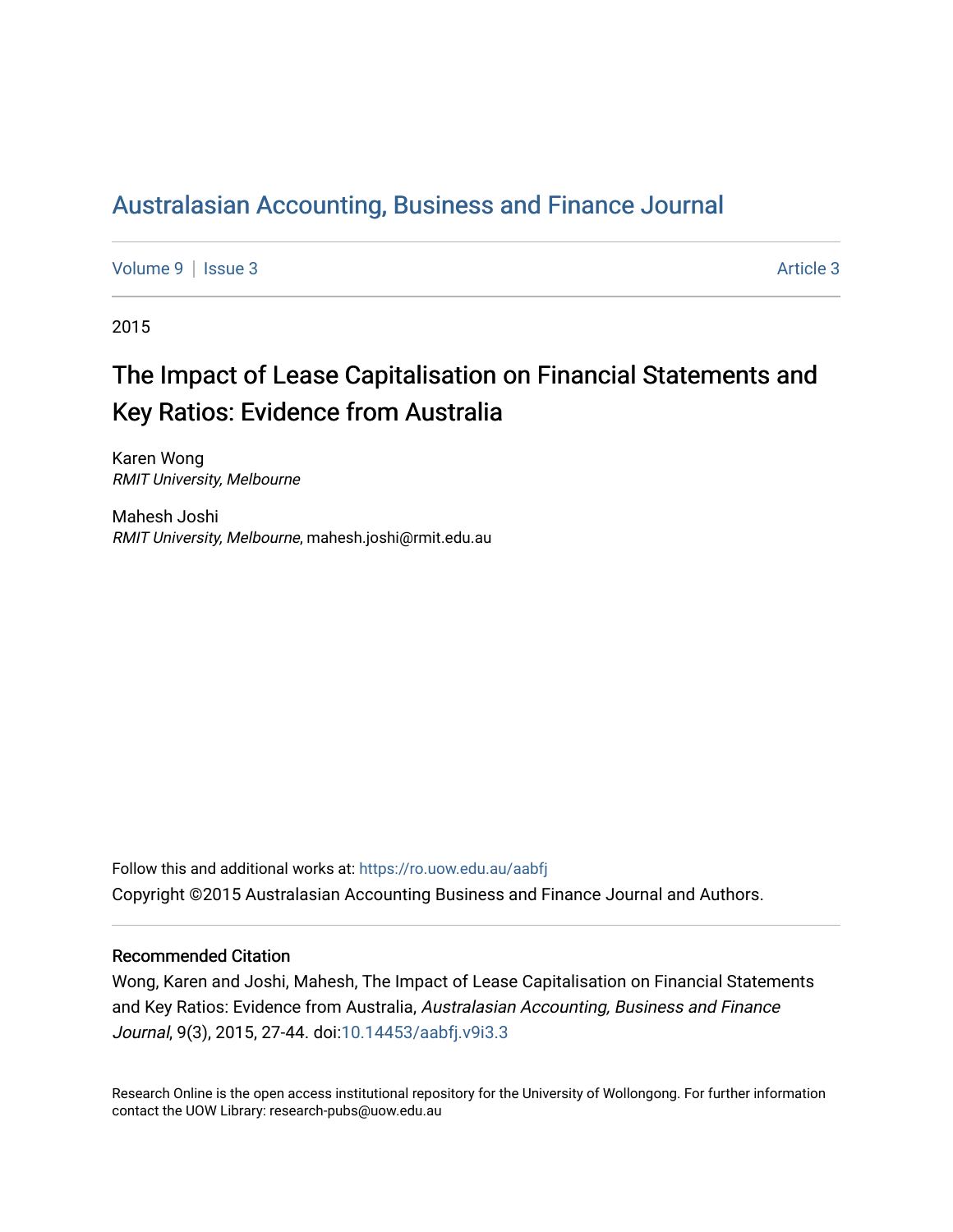### The Impact of Lease Capitalisation on Financial Statements and Key Ratios: Evidence from Australia

#### Abstract

The IASB/FASB exposure draft ED 2013 on lease accounting, if introduced as a standard, will fundamentally change the way that leases are accounted for and reported in financial statements. This paper seeks to provide information on the proposed new lease accounting rules and to illustrate their impact on financial statements and financial ratios of leading Australian companies. The study follows the method of constructive capitalisation developed by Imhoff et al. (1991) to demonstrate the potential impact of the new rules on financial ratios and financial statements. The results show that financial statements will change significantly when all lease assets and liabilities are capitalised. The study finds that lease capitalisation will have a material impact on the reported numbers in the balance sheet and income statement and result in significant changes to return and leverage ratios. A comparison between positive and negative income subgroups also shows significant changes in the financial ratios of both these sub- groups. This is the first Australian study that serves to provide computations of the effects on financial reporting changes in lease accounting standard. The results have practical implications for corporate managers and accounting practitioners in planning and formulating strategies to lessen the impact of this important change in lease accounting.

#### Keywords

accounting for leases, economic consequences, ED2010/9 and ED 2013/6, financial statement analysis, lease capitalisation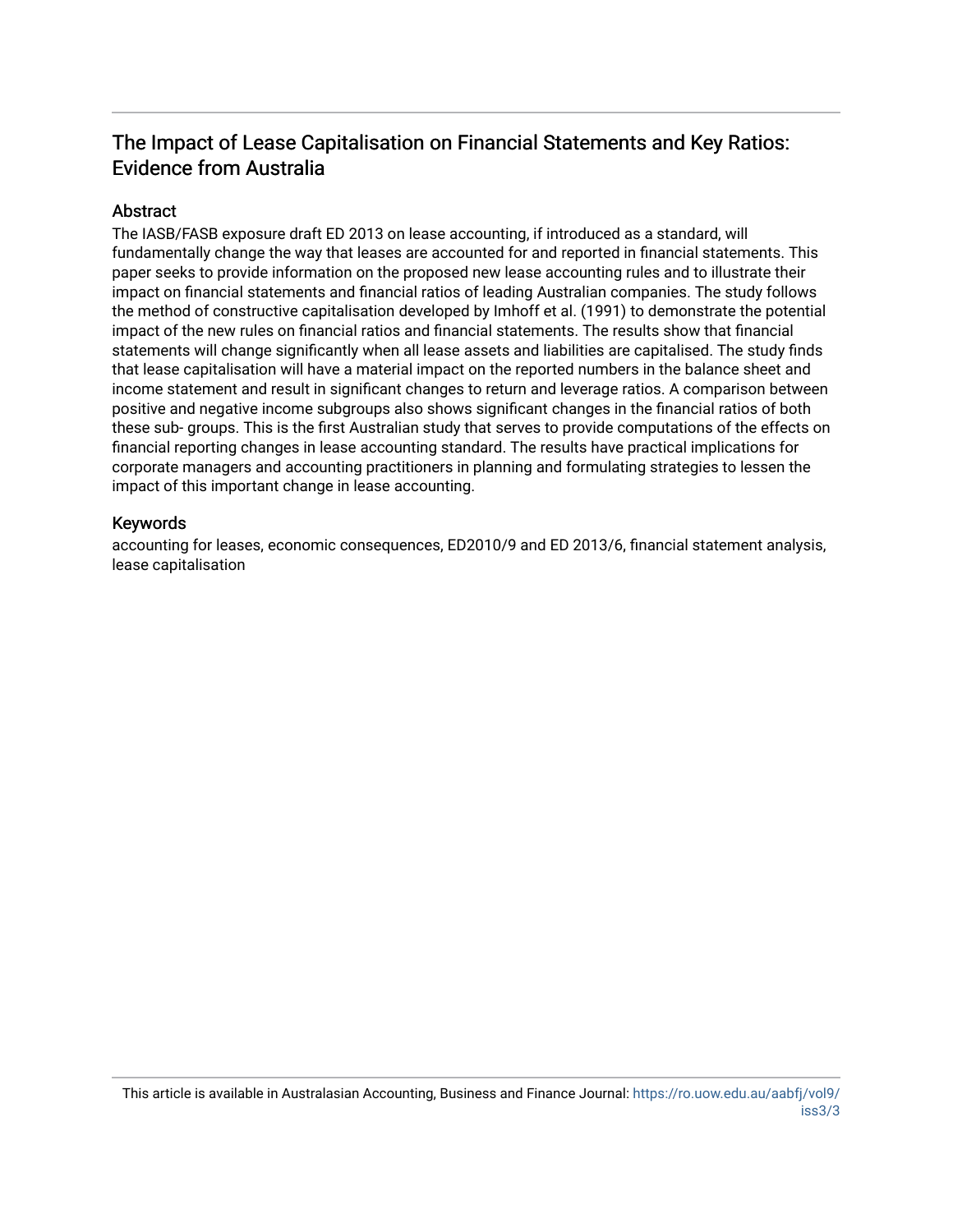

# **The Impact of Lease Capitalisation on Financial Statements and Key Ratios: Evidence from Australia**

**Karen Wong1 and Mahesh Joshi2** 

#### **Abstract**

The IASB/FASB exposure draft ED 2013 on lease accounting, if introduced as a standard, will fundamentally change the way that leases are accounted for and reported in financial statements. This paper seeks to provide information on the proposed new lease accounting rules and to illustrate their impact on financial statements and financial ratios of leading Australian companies. The study follows the method of constructive capitalisation developed by Imhoff et al. (1991) to demonstrate the potential impact of the new rules on financial ratios and financial statements. The results show that financial statements will change significantly when all lease assets and liabilities are capitalised. The study finds that lease capitalisation will have a material impact on the reported numbers in the balance sheet and income statement and result in significant changes to return and leverage ratios. A comparison between positive and negative income subgroups also shows significant changes in the financial ratios of both these subgroups. This is the first Australian study that serves to provide computations of the effects on financial reporting changes in lease accounting standard. The results have practical implications for corporate managers and accounting practitioners in planning and formulating strategies to lessen the impact of this important change in lease accounting.

#### **JEL Classification:** M40, M48.

**Keywords:** accounting for leases, economic consequences, ED2010/9 and ED 2013/6, Financial statement analysis, lease capitalisation.

 $\overline{a}$ 

<sup>&</sup>lt;sup>1</sup> RMIT University, Melbourne.

<sup>2</sup> RMIT University, Melbourne, mahesh.joshi@rmit.edu.au.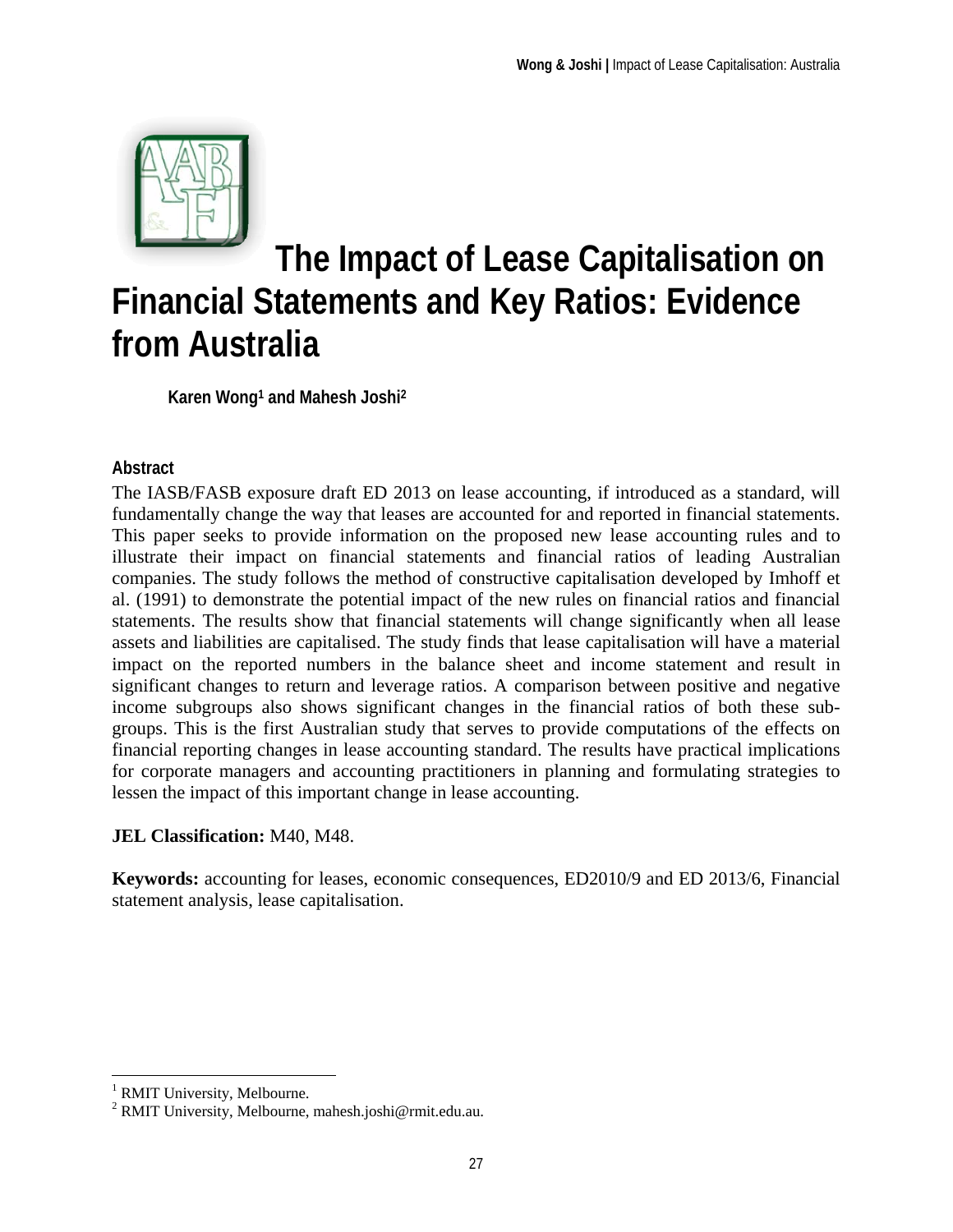#### 1. **Introduction**

The recommendation of the 'right of use' concept in the proposed new lease standard, set out in exposure draft (ED) 2010/9 and later revised ED 2013 will act to eliminate operating leases and adopt one single lease accounting rule: lease capitalization. Proposed changes to lease accounting would require a lessee to recognise assets and liabilities for most leases over 12 months and may improve the quality and comparability of financial reporting of the entity. The proposed changes to lease accounting, expected to apply from 2016, will affect the financial position and financial performance of companies that acquired operating lease and could also affect the decision making of financial statement users. Prior studies such as Imhoff et al. (1991, 1993 and 1997), Beattie et al. (1998, 2004, and 2006), Kilpatrick and Wilburn (2006) and Duke et al. (2009) have evidenced the impact of lease capitalization on financial statements and financial ratios especially the gearing ratios (Nelson, 1963, Imhoff et al., 1991 and Beattie et al., 1998). However, a detailed analysis of the existing studies on impact of the changes in the lease accounting standard reveals that none of the studies in this context was conducted on Australian companies. Therefore, the primary objective of this study is to analyze the impact of the most recent exposure draft on lease accounting on leasing companies from a large and developed economy (Australia) where the leasing industry is considered a significant contributor to asset financing in most of the major industry groups (AELA, 2013). This paper takes into account large companies listed on the Australian Stock Exchange (ASX).

Lease finance in Australia is a mature financial product, having been offered as part of a portfolio of financing techniques for over five decades. In Australia, a majority of listed companies have operating leases. Kerin (2007) reported that "about 90 percent of Australian leases are off balance sheet and most companies have some". The predominant lessor groups are finance companies and banks operating in Australia. Lessees include all private and public industry sectors with around 20% of the economy's capital equipment being leased. Leasing and other equipment finance together account for around 40% of the total equipment capital expenditure in Australia (AELA, 2013). The wider use of leasing in Australia was pioneered by finance companies in the late 1950s and early 1960s. Most financial institutions and banking corporations have moved to include leasing in their product range during the last 30 years. The Australian Equipment Lessors Association (AELA) was formed in 1986 to represent the interests of all Banks and Financiers participating within the equipment finance industry in Australia as principal lenders. AELA now has approximately 100 members and they encompass over 95% of all asset finance activity undertaken within Australia estimated at approximately AUD \$35 - \$40 Billion annually post GFC (2008-09) with total receivables now estimated to exceed A\$120 Billion. Accordingly, in total the equipment finance industry, in Australia, in 2013 had new business of \$40.9 billion, and receivables of \$93.1 billion (AELA, 2013).

The impacts of lease accounting changes have been considered challenging by the leasing companies in Australia and they have recorded their concerns as a part of the consultation process of the International Accounting Standards Board (IASB). AELA representatives met with the accounting boards and have raised their concerns in relation to new exposure draft on lease accounting to be introduced by the IASB. AELA's submission on the ED was forwarded to IASB/FASB in December 2010 and subsequently in 2013 for the revised ED. It concluded that the ED in its present form was not an effective improvement on the existing lease standard, and that additional time was required to address the fundamental concerns identified. Similar view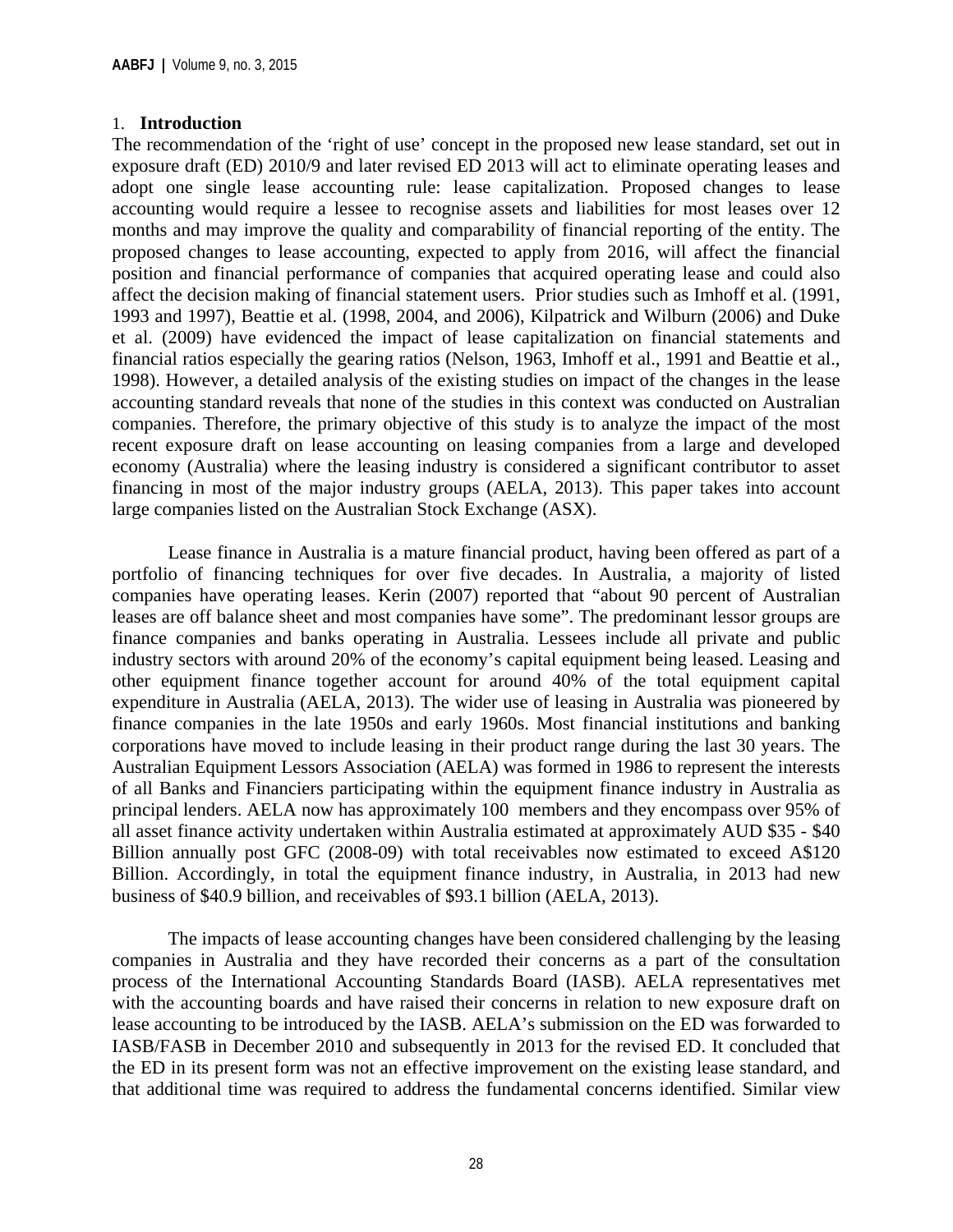points were raised by the accounting professional bodies in Australia as CPA and ICAA Australia also submitted the concerns of their members to the IASB in relation to the implementation of lease accounting standard. This structure of lease finance industry in Australia and active participation of Australian accounting bodies and AELA in the lease accounting standard setting process is the primary motivation of this study in addition to the lack of this type of research in the Australian context. Therefore, it is timely for accounting practitioners and management in relevant industries to understand the likely consequences of the possible changes to lease accounting requirements. The aim of this study is to examine the prospective effects of the provision of lease capitalization introduced in the ED 'Accounting for Leases' on financial statements and financial ratios of top listed companies in Australia. This paper is an extension of prior research in two ways. First, this paper contributes to an existing debate on proposed lease accounting standard changes introduced by the IASB. Secondly, this paper will add value to the existing literature on lease accounting standard as no previous study has tested the impact of the capitalization of leases on financial statements and financial ratios in the Australian setting. The importance of this study lies in the fact that we extend the finding of previous studies by considering new jurisdiction of Australia which has a substantial and growing leasing industry.

The remainder of the paper is organized as follows: Section 1 provides a brief overview of lease background and regulatory changes. Section 2 provides an overview of the lease accounting changes and section 3 provides a review of focal literature and develops research questions and hypotheses. Section 4 describes the research design and method. Empirical analyses and discussions of results are given in Section 5. Conclusions are drawn and limitations considered in Section 6.

#### **2. Background and regulatory change**

The US Financial Accounting Standard Board (FASB) and International Accounting Standard Board (IASB) jointly issued the exposure draft, *ED 2010/9 Leases* in 2010. It recommends the capitalization of all leases. ED 2010/9 was scheduled to become an effective standard in the year of 2012 but developments at the international level and practitioner responses have postponed its application until 2015-2016. The existing lease accounting standard, IFRS 17, is based on the 'risk and rewards concept', requiring the classification of finance or operating leases according to the specified criteria. For lessees, finance leases are recognized in the balance sheet as assets or liabilities, whereas operating leases are fully expensed through the income statement, and any remaining amount of operating lease payable is stated in the notes to financial statements. As for lessors, both the finance lease and operating lease are categorizations recognized in the balance sheet, while the income earned from all leases is recorded in the income statement.

The criteria in the existing lease accounting standard have provided the opportunity for companies to enter into operating lease contract and the benefit to avoid potential lease assets and liabilities to be recorded in the balance sheet (Imhoff et al., 1991, Duke et al. 2009. Companies that arrange lease agreements to meet IFRS17's criteria for operating lease classification are able to report better financial performance of their companies. However, financial statement users, particularly shareholders, potential investors and creditors are exposed to higher risk in their investment. They might overlook the important information that lease assets and liabilities are excluded from the balance sheet and find it difficult to compare between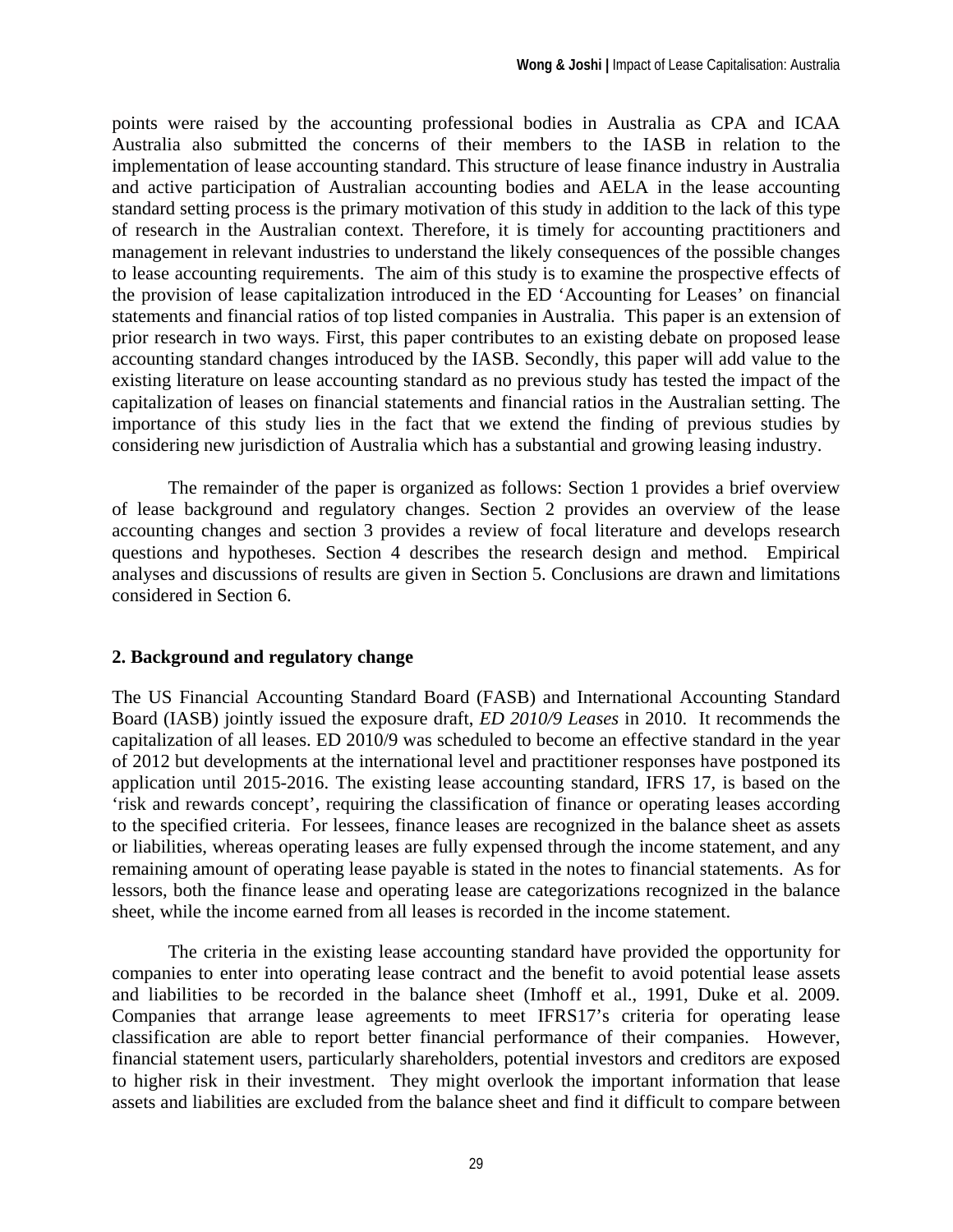the financial positions of companies financed with operating leases and companies that purchases assets (PricewaterhouseCoopers, 2009). Furthermore, the current lease accounting standard has also been criticised as inconsistent, lacking of comparability and exposed to excessive complexity (IFRS 2010; Beattie et al. 2006).

Historically, leasing was first found used in the 1700s in United States to finance horses and wagons. In mid-1800s, lease financing option was popularly used to finance locomotives, cars and other railroad equipment (Taylor, 2011). Short-term leases were more preferable and widely utilized in mid-1900s due to specific circumstances such as World War II and high demand of goods from customers (Taylor, 2011).However, the earliest lease accounting occurred in 1949. In October 1949, the American Institute of Certified Public Accountants (AICPA) issued ARB 38, *Disclosure of Long-Term Leases in Financial Statements of Lessees*. ARB 38 was only applicable for long-term leases. In 1962, AICPA published Accounting Research Study (ARS) No. 4, *Reporting of Leases in Financial Statements* which considered leases that contained the right to use property as an asset, instead of considering whether the lease contained ownership and mortgage-borrowing arrangement.

The lease accounting method has been constantly under examinations through Accounting Principle Board (APB), a former authoritative body of AICPA, which issued Opinion 5 (*Reporting of Leases in Financial Statements of Lessee*) in September 1964, Opinion 7 (*Accounting for Leases in Financial Statements of Lessors*) in May 1966, Opinion 27 (*Accounting for Lease Transactions by Manufacturer or Dealer Lessors*) in November 1972 and Opinion 31 (*Disclosure of Lease Commitments by Lessees*) in June 1973. The Securities and Exchange Commission (SEC) also issued ASR 132 (*Reporting of Leases in Financial Statements of Lessees*) in November 1972, ASR 141 (*Interpretations and Minor Amendments Applicable to Certain Revisions of Regulation S-X*) in February 1973 and ASR 147 (*Notice of Adoption of Amendments to Regulation S-X Requiring Improved Disclosure of Leases*) in October 1973.

FASB decided to regulate lease accounting practice by issuing Statement 13 in November 1976 after releasing the Discussion Memorandum in July 1974, Exposure Draft in August 1975 and revised Exposure Draft in July 1976. In the United Kingdom, the International Accounting Standard Committee (IASC) issued IAS 17, *Accounting for Leases*, in 1982. This was later replaced by the IASB after the issuance of Exposure Draft (E19) in October 1980. IAS 17 was adopted in Australia by Australian Accounting Standard Board (AASB) as AASB 117 in 2005 (AASB, 2004).

These existing lease standards required classification of operating leases or finance leases. Operating leases are permitted to be off balance sheet. However, operating leases are controlled by entities due to past transaction in order to produce future economic benefit or future obligation. These criteria meet the definition of assets and liabilities. By ignoring the operating lease in the balance sheet, the rights and obligations in operating leases that meet the definition of assets and liabilities are omitted (IFRS, 2010). The existing standard also creates inconsistency in financial statements, allowing companies to produce an unfaithful presentation of financial statement (IFRS, 2010) because the unrecorded lease assets and liabilities are material as shown through the findings of prior literature (e.g. Imhoff et al., 1991, 1993, and 1997, Beattie et al., 1998, 2004 and 2006, Duke et al., 2009). If unrecorded lease assets and liabilities are capitalized, the financial statements will be significantly influenced. The total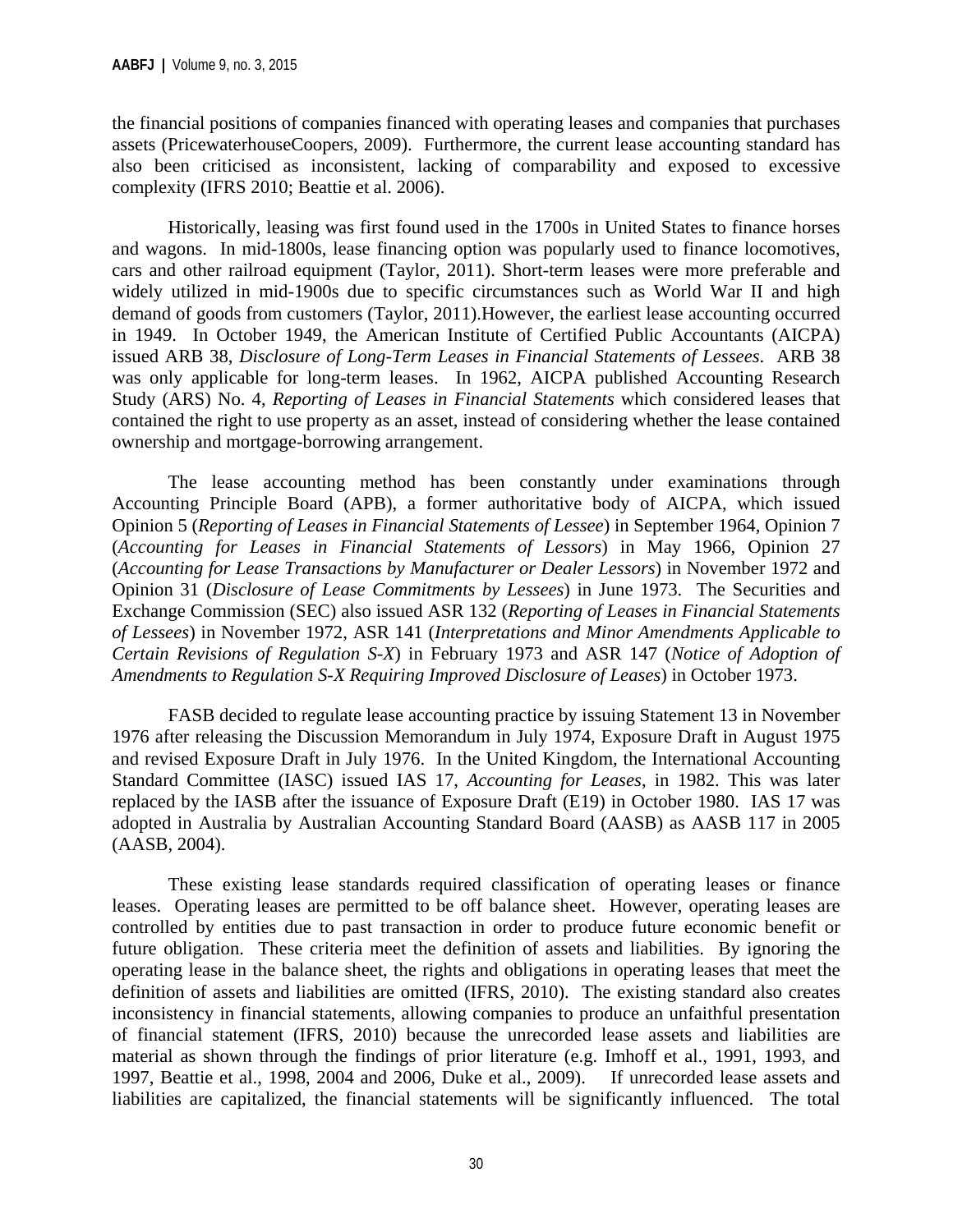assets and total liabilities will increase, total equity will decrease resulting from decreasing net income, and the financial ratios such as debt to equity (D/E) ratio, debt to assets (D/A) ratio, return on asset (ROA), and return on equity (ROE) ratios will change.

The FASB/IASB project continued through the release of discussion paper *Leases: Preliminary Views* in March 2009 and exposure draft *Leases* in August 2010. Last year, IASB decided to release a new exposure draft of the leasing standard after an outcry over the original proposal released in August 2010 when it received over 700 submissions. In May 2013, the IASB and FASB issued ED 2013/6 Leases which closed for comment in September 2013. There were 640 comment letters submitted by companies, accounting standards boards, government regulators, professional accounting bodies, accounting firms and academics and individual accounting practitioners. Barone et al (2014) found that initial analysis of the comment letters reveals that most respondents were not in favour of the changes to lease reporting (Barone et al., 2014).

#### **3. Literature Review, Hypotheses Development and Research Questions**

#### *3.1 Impact on financial statements*

Prior studies by Imhoff et al. (1991, 1993 and 1997), Beattie et al. (1998 and 2004), Bennett and Bradbury (2003), Goodacre (2003), Kilpatrick and Wilburn (2006), Duke et al. (2009), Singh (2010 and 2011) and Branswijck et al. (2011) have documented the significance of lease capitalisation effect on financial statements.

From the study in Beattie et al. (1998), 232 industrial and commercial companies listed in U.K. were selected to examine the impact of lease capitalisation on their financial statements. Their study adopted the constructive lease capitalisation method suggested in Imhoff et al. (1991) and recorded an increase in both unrecorded lease assets and unrecorded lease liabilities of approximately 6% and 39% to the total assets and long-term liabilities respectively. The result is supported by Bennett and Bradbury (2003) who examined 38 companies listed on the New Zealand Stock Exchange in the year of 1995. They found an average increase in total liabilities of 22.9% (median: 11.7%) and 8.8% for total assets (median: 5.2%). The study also recorded a decrease in the mean of equity of 3% (median: 1.6%). Kilpatrick and Wilburn (2006) who replicated the study of Imhoff et al. (1991) using the nine companies from the study in 2004 to re-examine the lease capitalisation effect on the financial statements, found similar results to the literature mentioned above and Imhoff et al. (1991). From Kilpatrick and Wilburn's (2006) result, the percentage increase of unrecorded lease liabilities to total liabilities is 72.8% for the selected companies in the year of 1987 (the financial year used by Imhoff et al., 1991) and 87.7% in the year of 2004. The percentage increase of unrecorded lease assets to total assets is 32.4% for the companies in the year of 1987 and 36.7% in the year of 2004. The study also reported a decrease in total equity of 21.4% in 1987 and 30% in 2004. From the findings in these studies it is evidenced that the increase in total liabilities is higher compared to total assets. This is attributed to greater depreciated on lease assets compared to lease payments in the earlier stage of the lease term.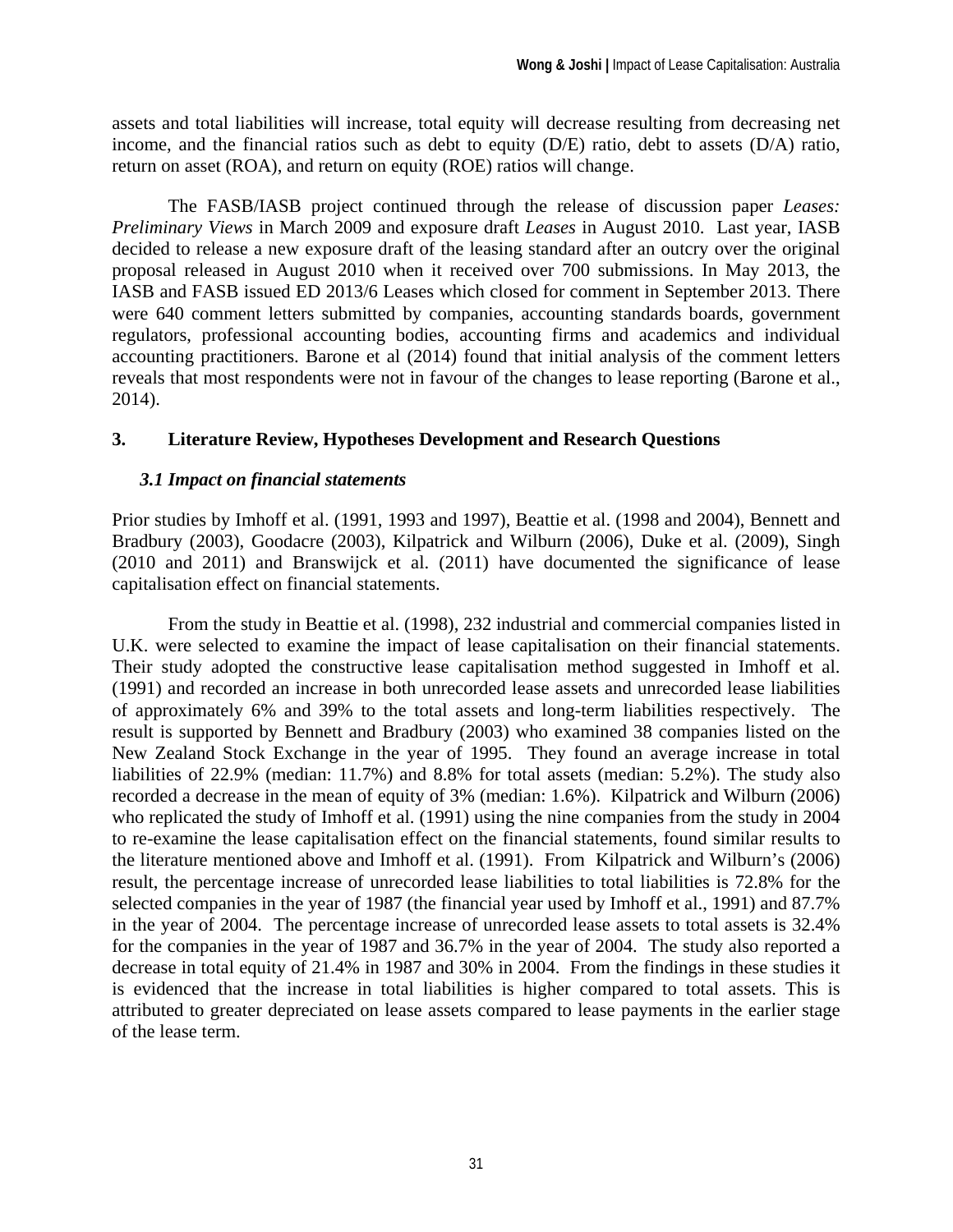Therefore, extending on prior empirical evidence, hypotheses concerning the effects of ED on lease accounting on reported numbers in the Balance Sheet are stated as follows:

- H1.1: Lease capitalization, as proposed in the ED on lease accounting, has a significant impact on total assets, total liabilities and total equity recorded in the Balance Sheet
- H1.2: Lease capitalization, as proposed in the ED on lease accounting, has a greater impact on total liabilities than total assets recorded in the Balance Sheet.

#### *3.2 Impact on financial ratios*

The financial ratios are central data for investors, analysts and loan officers in analysing and evaluating the financial statements of companies (Branswijck et al., 2011). ED on lease accounting will have an impact on financial ratios through changes in 'bottom-line'financial statement numbers. However, the likely extent of the changes in financial ratios needs to be gauged through empirical investigation. Prior studies by Nelson (1963), Ashton (1985), Imhoff et al. (1991, 1993, and 1997), Beattie et al. (1998) and Fülbier et al. (2008) have examined the impact of lease capitalisation on financial ratios.

#### 3.2.1 Leverage (Gearing) ratios

Leverage ratios such as D/E, D/A ratios are the common measurements used to evaluate the liquidity of the companies and to understand the financing method of the companies (Investopedia, 2011). Most of the prior studies have focused on the lease capitalisation effect on leverage ratios and have documented the significance of the changes in the selected ratios.

Imhoff et al. (1991) is one of the earliest studies that examined on the impact of lease capitalisation on the financial ratios. They have developed a constructive lease capitalisation method that is highly accepted by other similar studies such as Beattie at el. (1998), Bennett and Bradbury (2003), Duke et al. (2009), Singh (2010 and 2011) and Branswijck et al. (2011). The study selected 7 pairs of U.S. companies varied from different industries (such as home furnishings, food stores, fast food, semi-fast food, clothing, drug/food stores, and airlines) which are relatively similar in size, with each pair consisted of high and low operating lessees. They have also analysed and evaluated the differences in the financial ratios. The result from the study has found that the D/E ratio increased significantly for both high (191%) and low operating lessees (47%). Kilpatrick and Wilburn (2006) as mentioned before have selected nine existing companies in Imhoff et al. (1991) to examine the impact of lease capitalisation. The study has also found similar result for the D/E ratio as in Imhoff et al. (1991). The study investigated on the changes in D/E ratio in 1987 (the financial year selected in Imhoff et al. (1991) and 2004, and evidenced the higher increase in D/E ratio in the year of 2004 (171.6%) compared to the increase in D/E ratio in the year of 1987 (137.2%). Beattie et al. (1998) have further extended the study in Imhoff et al. (1991) to examine the impact of lease capitalisation on financial ratios in U.K. companies. The study selected nine financial ratios including 3 gearing ratios. All of the selected gearing ratios have shown significant increase, particularly net debt to total equity (260%) compared to long-term debt to capital employed (92.8%) and debt to equity ratio (48.7%). The significant increase in gearing ratios is also supported by other earlier studies such as Nelson (1963) and Ashton (1985).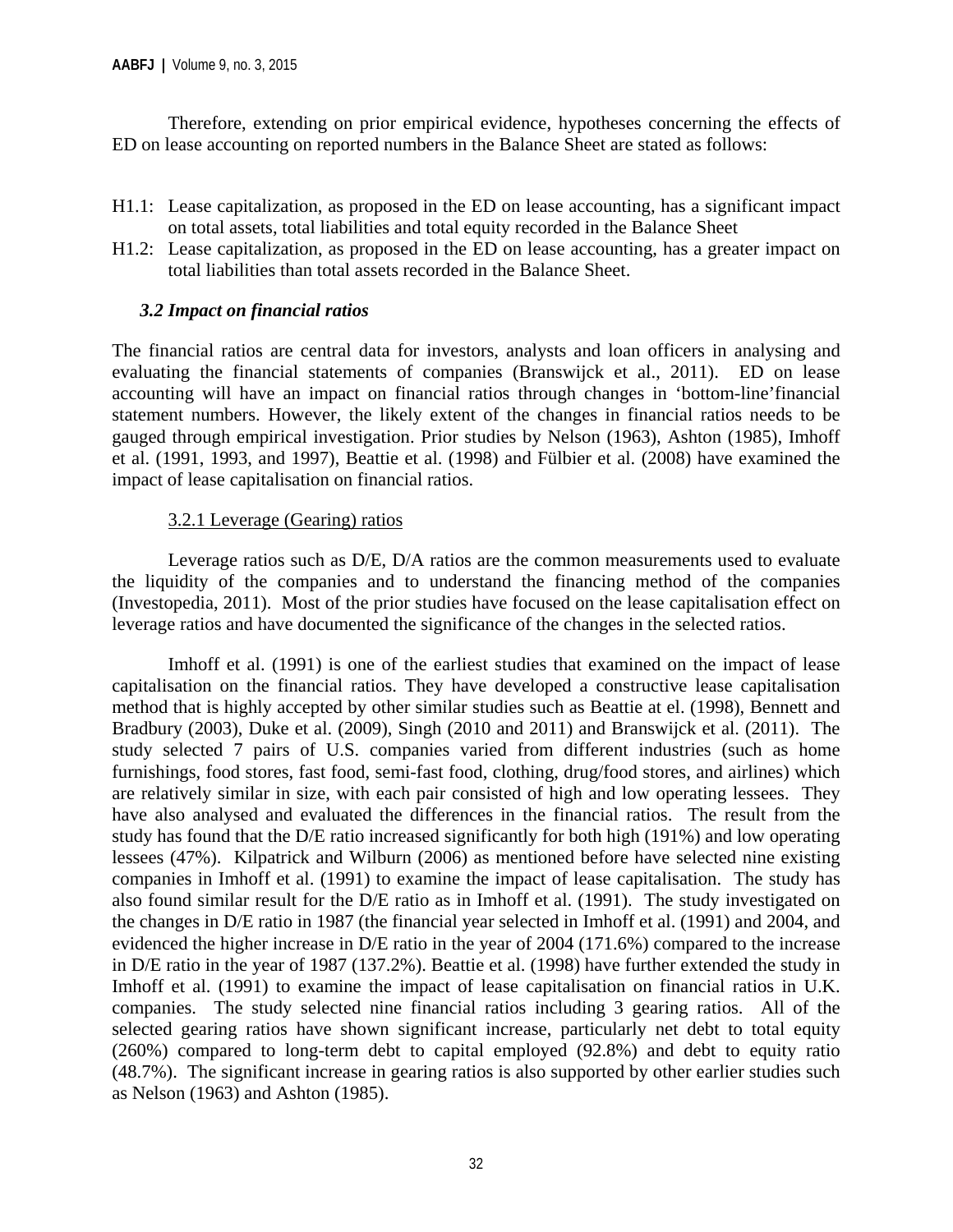When evaluating the relationship between operating lease disclosure and the decision outcomes of investors, Imhoff et al. (1993) have examined the impact of lease capitalisation on the debt to assets (D/A) ratio for companies in airlines and groceries industries. Both selected industries are high in operating lease usage as mentioned in Imhoff et al. (1991). The study has found that the lease capitalisation will increase the D/A ratio for both groups of companies. Bennett and Bradbury (2003) and Duke et al. (2009) who examined impact of lease capitalisation on this ratio have also recorded an increase in the selected ratio.

#### 3.2.2 Profitability ratios

Profitability ratios such as return on assets (ROA) and return on equity (ROE) are two important performance measurement tools used to assess the companies' ability to generate income when compared to the expenses or other financing instruments, such as assets and equities . The capitalisation of operating lease will have an impact on the profitability ratios as evidenced in the studies conducted by different researchers (Imhoff et al. 1997, Beattie et al., 1998 and Branswijck et al., 2011).

The income effect (include interest and depreciation expenses) of lease capitalisation should not be ignored as mentioned in Imhoff et al. (1997) because the changes in profitability ratios such as the ROA and ROE will be affected by the income effect. The study reveals that the fully-adjusted ROA (include both balance sheet and income effect) is higher than the partlyadjusted ROA while both figures remain below unadjusted ROA. However, the changes in ROE vary amongst the selected sample companies.

Beattie et al. (1998) applied the income effect on the 232 sample companies and have evidenced the decrease of 10.8% in ROA which is similar to the finding in Imhoff et al. (1997). The decrease in ROA after lease capitalisation is also evidenced in other studies such as Bennett and Bradbury (2003), Kilpatrick and Wilburn (2006), Duke et al. (2009) and Branswijck et al. (2011). An average increase in the percentage of 4.8% in ROE was reported in Beattie et al. (1998), which is supported by the study in Fülbier et al. (2008) who examined the impact of lease capitalization on 90 listed companies from Germany in the year of 2005.

The hypotheses developed for the impact of lease capitalisation on the selected financial ratios are as follows:

- H2.1: The capitalisation of leases, through ED on lease accounting, leads to a significant increase in the D/E ratio, D/A ratio and ROE
- H2.2: The capitalisation of leases, through ED on lease accounting, leads to a decrease in ROA

Furthermore, Duke et al. (2009) divided their sample of companies into positive and negative income groups to examine the impact of lease capitalisation on net income and financial ratios. While reporting a similar increase in the D/E and D/A ratios for both income sub-groups, the study found significant differences in the changes of ROA between the positive and negative income subgroups. The ROA decreased by 0.47 for the negative income sub-group, but increased by 0.11 for the positive income sub-group after capitalising the operating leases.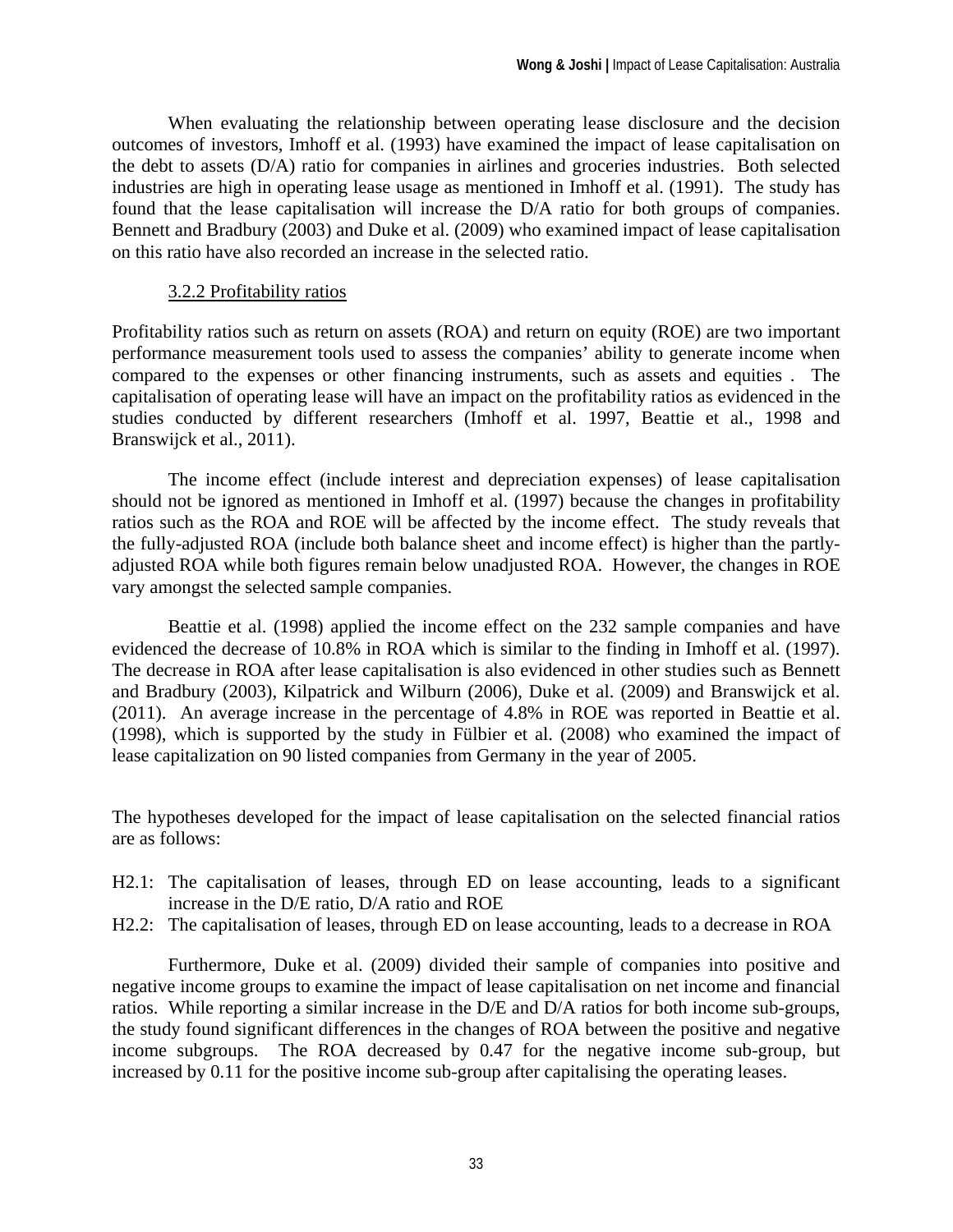The results of Kraft and Lopatta (2012) suggest that the measurement of equity risk is based on variability in ROA. For firms that already have higher operating risk, investors include operating leases in the measurement of equity risk, in addition to operating risk and reported financial risk. For firms with lower variability in ROA, the assessment of risk relates only to reported financial risk and operating risk. In addition, Kraft and Lopatta (2012) found that off– balance sheet debt is not significant in explaining variations in stock returns.

To further test the above findings, the following hypotheses are formulated:

- H3.1: The D/E ratio and D/A ratio will increase for both positive and negative income subgroups
- H3.2: The ROA will decrease for companies with negative income earning, and increase for companies with positive income earning

In summary, previous studies have evidenced a significant impact of lease capitalisation on financial statements and their ratios. However, these studies have based their research in other jurisdictions, particularly U.S. and U.K. The lease capitalisation effect on financial statements and ratios might vary for different countries due to the dissimilarity of economic, political and regulatory contexts in different regions. Branswijck et al. (2011) who selected and examined the impact of lease capitalisation on companies from two countries, Netherlands and Belgium, found that lease capitalisation will have a greater impact in the Dutch companies as compared to Belgium companies. Furthermore, the impact of lease capitalisation on financial ratios of different income (positive and negative) sub-groups was only examined by Duke et al. (2009).

Therefore, in this study, the impact of lease capitalisation on financial statements and financial ratios will be investigated for the top companies listed on the Australian Stock Exchange (ASX) and also for different income sub-groups.

#### **4. Methods**

#### *4.1 Sample selection*

The study examines the lease capitalisation effect on financial statements and financial ratios of Australian companies listed on the Australian Stock Exchange (ASX) in the year of 2010. The top 170 companies are chosen because they represent different sectors such as energy and utilities, health care and biotechnology, IT and telecommunications, consumers, financial, industrial and materials, metal and mining, and clean technology, and they have a market capitalisation value greater than \$1000. In terms of exclusions from the sample, one industry, clean technology is removed due to an insufficient number of companies (one company). Further, a total of 62 companies lacked operating lease information, and have also been excluded from the sample. These excluded companies are mainly from the financial sector (22) and energy and utilities sector (11). The final sample totaled 107 companies, with the largest industry sectors being industrial and material sector (23), metal & mining sector (20), energy and utilities sector (17) and the financial sector (14). Health care and biotechnology (7) and IT and telecommunications (6) have the least number of companies that qualified for the sample based on market capitalisation equal to or more than \$1000 million.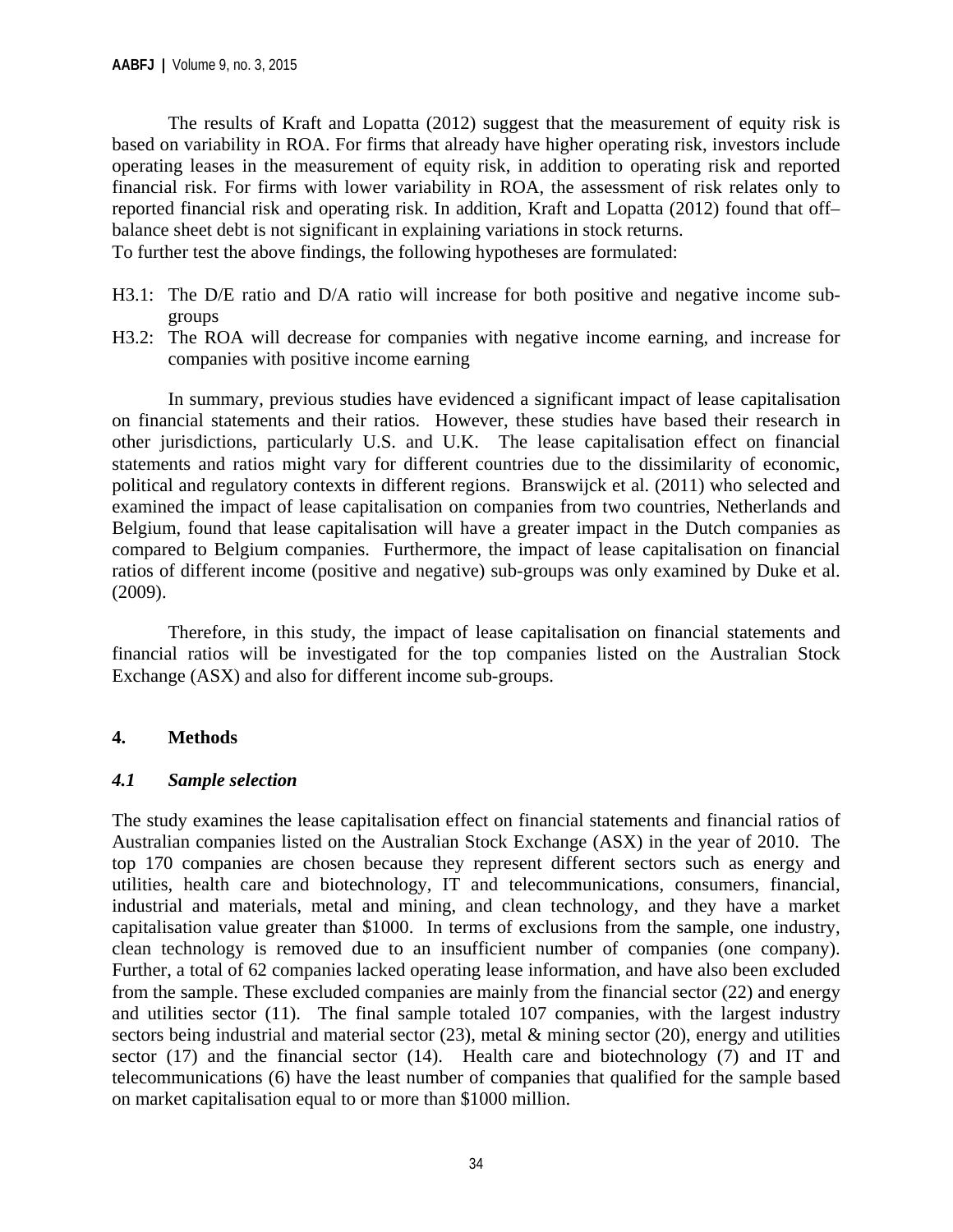#### *4.2 Measurement method*

#### 4.2.1 Lease Capitalisation Method

The research in this study applies the constructive lease capitalisation method developed by Imhoff et al. (1991). This method is widely accepted and used in prior literature that has examined the impact of lease capitalisation on financial statements and financial ratios such as Beattie et al (1998), Bennett and Bradbury (2003), Duke et al. (2009), Singh (2010 and 2011) and Branswijck et al. (2011). Imhoff et al. (1993) have compared the two methods developed for lease capitalisation, which are their constructive lease capitalisation method and a heuristic method used by analysts. The amount of the unrecorded lease liabilities calculated using analysts' heuristic method is significantly higher compared to the amount calculated using the lease capitalisation method (Imhoff et al. 1993). The selection of Imhoff et al.'s (1991) lease capitalisation method is also supported by Bennett and Bradbury (2003) who evidenced that the heuristic method will overstate the unrecorded lease assets or liabilities.

#### 4.2.2 Estimation of unrecorded lease assets/liabilities

The capitalization of operating leases requires the estimation of the present value of the operating lease (or unrecorded lease assets/liabilities). In order to estimate the capitalized lease amount, the operating lease expenses are extracted from the notes to financial statements in the annual reports of each of the sampled 107 Australian companies. The study uses following assumptions that are consistent with the Imhoff et al. (1991) and these assumptions have also been consistently used by prior-researchers working on estimating the impact of lease capitalization on balance sheets and financial ratios of the selected companies from different parts of the world. In addition to the confirmation of these assumptions by the researchers until 2013, we have used these assumptions for two other reasons; First, due to lack of availability of the firm-specific data for the remaining lease lives and the implicit interest rates for the Australian firms; and the second, the general conclusion of prior studies performing sensitivity analyses on these assumptions is that both uniform and firm-specific assumptions result in similar estimates of the unrecorded lease liabilities and assets (Imhoff et al. 1997; Beattie et al., 1998; Bennett & Bradbury, 2003; Duke et al, 2009; Branswijck et al, 2011; Fabia et al, 2013). Fabia et al (2013) argues that the assumptions used by Imhoff are had been still considered applicable by researchers working on assessing the value of lease capitalisation.

- 1. An interest rate of 10 % is used to proxy for the average incremental borrowing rate for the portfolio of operating leases for each firm. Prior studies have used similar rates of 10% (Beattie et al., 1998; Imhoff et al., 1991; Duke et al, 2009). Furthermore, there were many firms in the sample with no reported long-term debt on the balance sheet. For these firms, one has to assume an interest rate in order to perform the necessary computations to estimate the present value of the operating leases.
- 2. It is assumed that all cash flows occurred at year-end and assets are depreciated using the straight-line method of depreciation, whereas the interest payments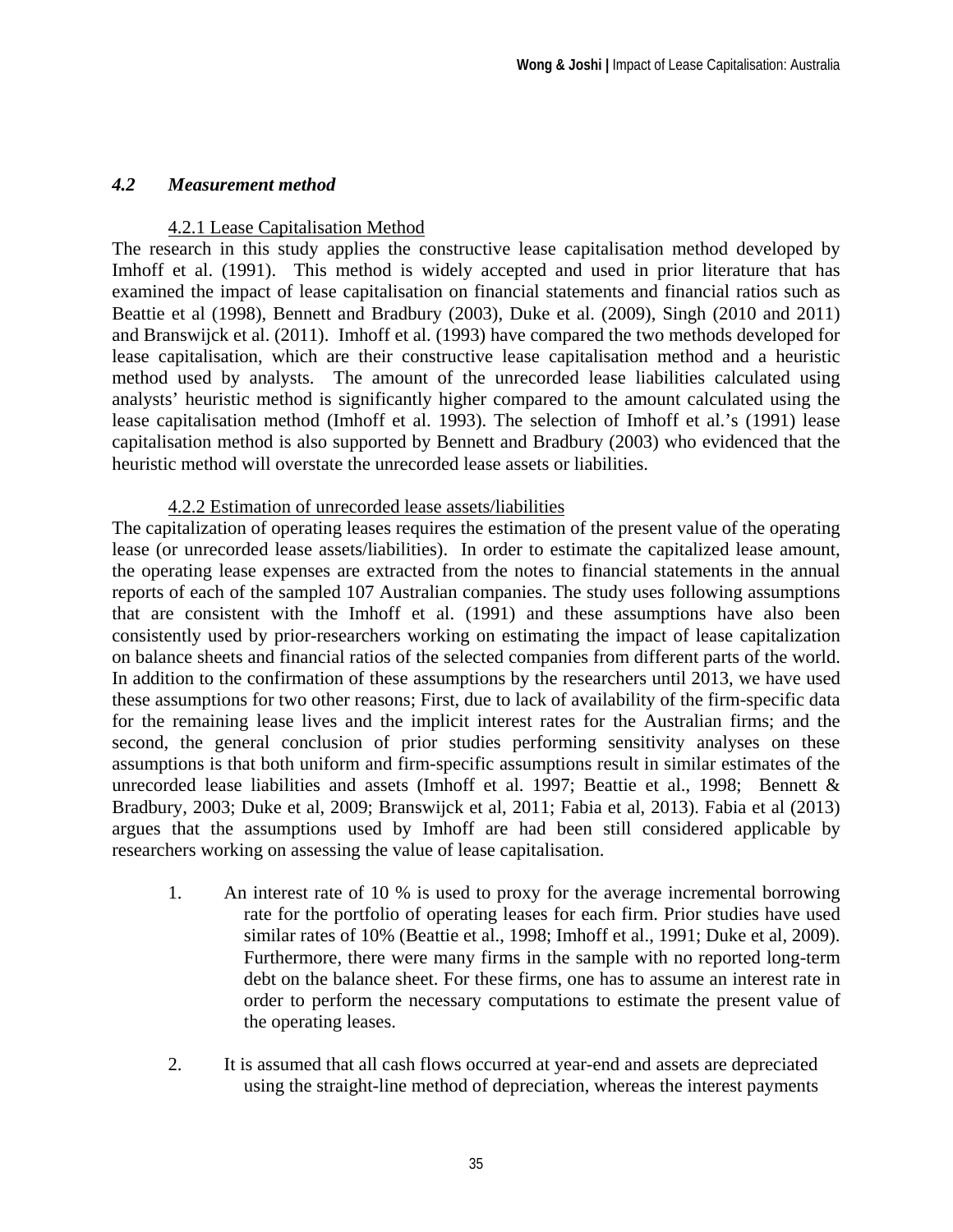are computed using the effective interest method consistent with the proposed new rules.

- 3. The study uses the uniform assumption of a 15-year remaining lease life used in prior studies (Imhoff et al., 1991; Marler, 1993, Duke et al, 2009 ).
- 4. Consistent with Imhoff et al. (1991), a standard 75% asset to liability ratio is used for all firms in the sample. Underlying this assumption, the PV of the asset will be equal to the PV of the lease liability at the inception of the lease but equal to zero at the end of the lease. Imhoff et al. (1991) showed that the book value of the leased asset is lesser than the book value of the liability because the early payments on the lease consisted largely of interest payments with little principal reduction, whereas the depreciation deduction reduced the value of the asset at a much higher rate than the principal reduction of the lease liability. Therefore, throughout the life of the lease, the lease liability would be greater than the carrying value of the asset.
- 5. For simplicity, the effective tax rate for all sample firms is assumed to be the Australian corporate tax rate of 30%. Based on the above assumptions, the DCF technique using the constructive lease capitalization methodology in this study is demonstrated.

#### 4.2.3 Estimation of income effect

The effect of lease capitalization on income is crucial, as evidenced in Imhoff et al. (1997). Therefore, in this study, the operating lease expenses are removed from the income statement, and replaced by depreciation (estimated 15 years of useful life as mentioned above) and interest expenses (10% discount to the present value of operating lease) in order to adjust for the lease capitalization effect on net income after tax. Australian corporate income tax rate of 30% is also applied in the calculation to achieve the adjusted net income after tax, which is then used to calculate the adjusted total equity.

#### 4.2.4 Choice of Ratios

The financial analysts usually should cover the three key aspects of an entity's activities, namely financial strength, management performance, and investment return (Durocher, 2008). For measuring the impacts of lease capitalization on financial strength of the companies, the debt-toassets ratio (D/A - total liabilities/total assets) and the debt-to-equity (D/E- total debt/total equity) ratio have been used. For measuring the management performance and the investment returns, the lease capitalisation impact on return on equity (ROE: net income/average shareholders' equity) and return on assets (ROA: operating income before interest expense but after taxes/average total assets) have been calculated. In short, this study documents the impact of the capitalization of operating leases on companies' financial strength and operating performance through D/A, D/E , ROE, ROA and the impact on balance sheet of the companies.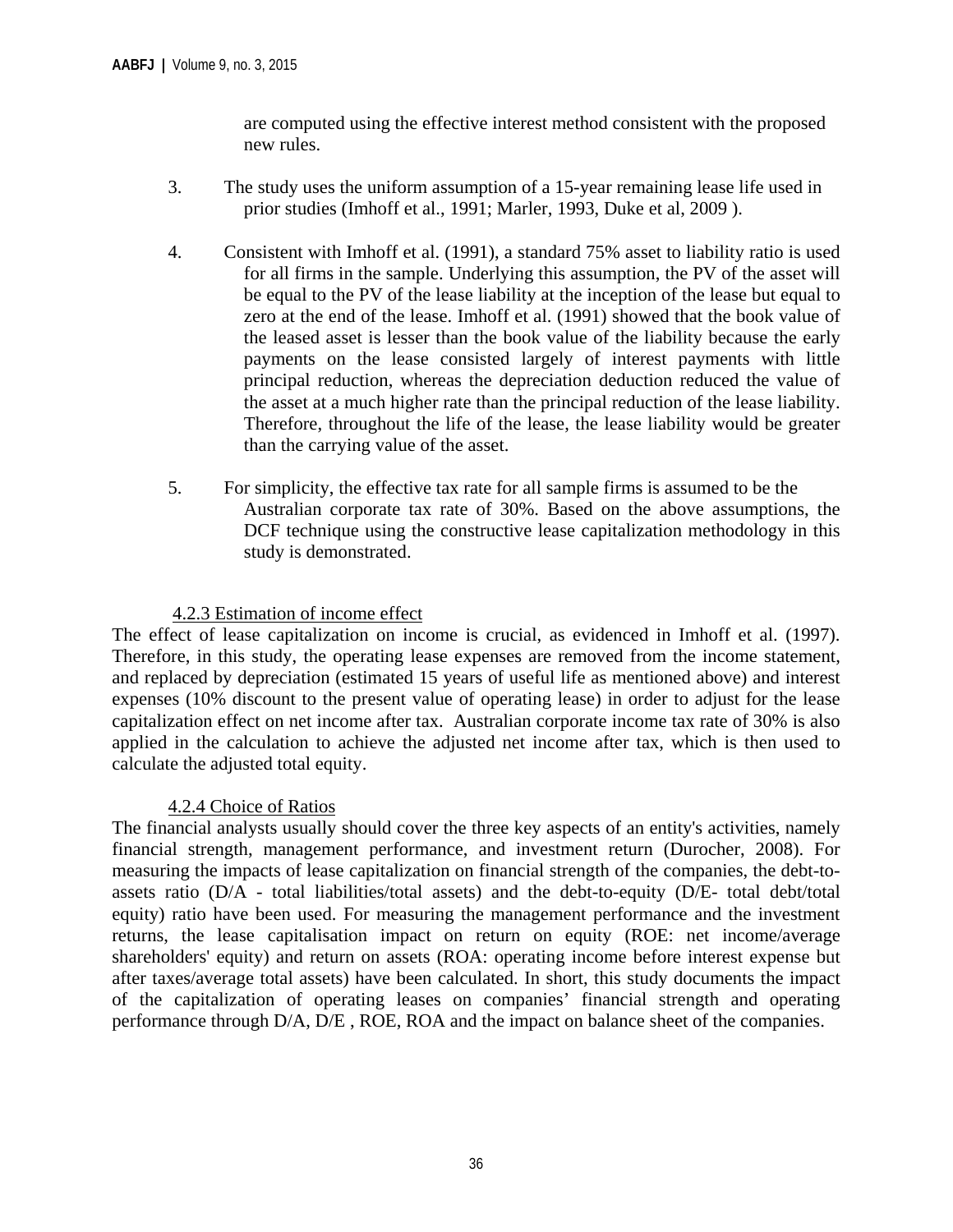#### **4.3 Data Collection and Analysis**

The financial data for this study has been collected from the annual reports of the sample companies. The data was hand-collected by one of the authors from the financial statements of the sample companies. For verification purposes, one of the authors performed a random audit of the data collected before financial ratios were calculated. The annual reports of these companies were downloaded from their corporate websites. In order to achieve the research objectives, the collected or calculated data such as present value of operating lease, financial figures (e.g. total asset, total liabilities and total equity) and financial ratios (such as D/E ratio, D/A ratio, ROA and ROE) are analyzed using SPSS software, which provided the descriptive statistics and to determine the significance of changes before and after lease capitalization.

To examine the lease capitalization effect, the present value of operating leases is analyzed using a one-sample T test. Paired-samples T-test is also used to analyse the financial statements and financial ratios in terms of comparisons of the differences in the figures before and after lease capitalization. Independent samples T-test is used to analyse the changes of the financial figures and ratios for companies in positive and negative income sub-groups.

#### **5. Results and Discussion**

The results of the study are categorized into three parts: impact of lease capitalization on unrecorded lease assets/liabilities, impact of lease capitalization on financial statements, and impact of lease capitalization on financial ratios. The results also show the changes in financial ratios between positive and negative income sub-groups.

#### *5.1 Impact of lease capitalization on unrecorded lease assets/liabilities*

|                              | Mean<br>$\mathfrak{m}$ | % of<br>Total Assets | % of Total Liabilities |
|------------------------------|------------------------|----------------------|------------------------|
| Unrecorded Lease Liabilities | -679.67477             | 3.63%                | 4.48%                  |

The results in Table 1 show the amount of the unrecorded lease liabilities for the selected 107 companies is \$679.67 million. The figure is equal to 3.63% of the total assets, and 4.48% of the total liabilities. This change in accounting method will create a substantial inflation to the bottom line recorded in the Balance Sheet of companies. It is indicative of the extent of offbalance sheet financing that currently exists by way of operating leases.

#### *5.2 Impact of Lease Capitalization on Financial Statements*

Table 2: Comparison of Balance Sheets under the existing and new lease accounting standard

|                          | Existing | <b>New</b> |                    |          |              |
|--------------------------|----------|------------|--------------------|----------|--------------|
|                          | AASB117  | ED 2013    | <b>Differences</b> | % of the | Significance |
|                          | Sm       | \$m        | $\mathbb{S}_{m}$   | Changes  | $(2-tailed)$ |
| <b>Total Assets</b>      | 18702.57 | 19351.28   | 648.715            | 3.47%    | 0.00         |
| <b>Total Liabilities</b> | 15171.98 | 15830.27   | 658.283            | 4.34%    | 0.00         |
| <b>Total Equity</b>      | 3530.58  | 3521.02    | $-9.568$           | $-0.27%$ | 0.00         |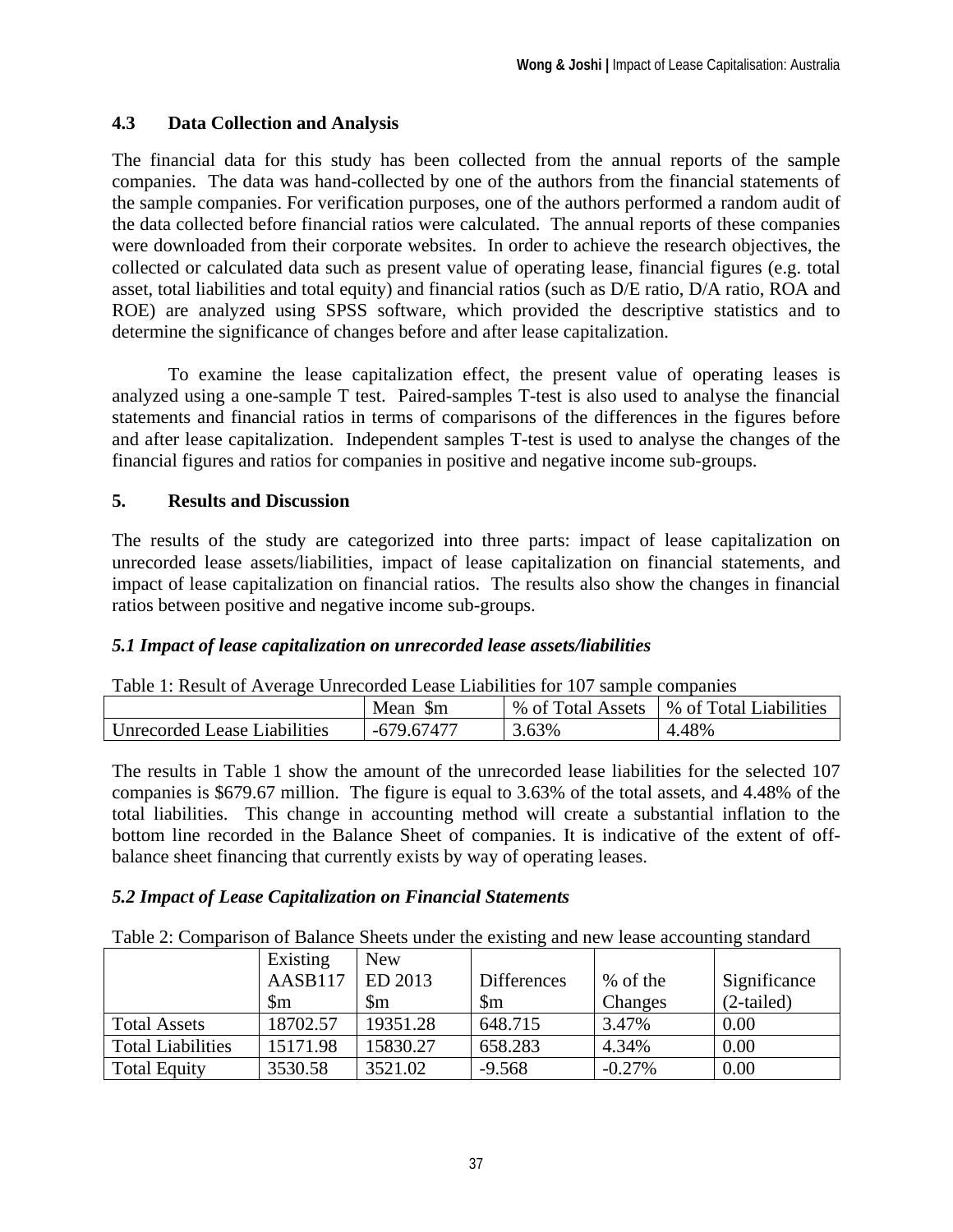The findings in Table 2 show that lease capitalisation will have a significant impact on total assets, total liabilities and total equity. Mean total assets will increase by \$648.7 million (3.47%) and the mean total liabilities will increase by \$658.3 million (4.34%) after lease capitalisation. Moreover, a significant decrease in the mean total equity amounted to \$9.568 million (-0.27%) has occurred as a result of capitalizing the operating lease.

The direction of changes in the financial statements (increase in total assets, liabilities and decrease in total equity) are similar to the findings in prior studies such as Beattie et al. (1998) and Bennett and Bradbury (2003). However, the increases in the percentage of total assets, total liabilities and the percentage decrease in total equity are lower compared to the findings in prior studies. For instances, the unrecorded lease liabilities is approximately 6% to total assets and 39% to total liabilities in Beattie et al. (1998). In Bennett and Bradbury (2003), the overall results are 22.9% for the increase in total liabilities, 8.8% increase in total assets and 3.0% decrease in total equity. The comparison of the results between total assets and total liabilities has shown the increase in total liabilities is higher compared to total assets, resulted from the depreciation expense that is larger than the lease liabilities payment at the earlier stage in the lease term (Imhoff et al., 1991, Duke et al., 2009).

#### *5.3 Impact of Lease Capitalisation on Financial Ratios*

Table 3: Impact of lease capitalisation on Financial Ratios for all companies and different industries

|             | Existing         | <b>New</b>       |                        |           |              |
|-------------|------------------|------------------|------------------------|-----------|--------------|
|             | AASB117          | ED 2013          | Differences            | % of the  | Significance |
|             | $\mathbb{S}_{m}$ | $\mathbb{S}_{m}$ | $\mathop{\mathrm{Sm}}$ | Changes   | $(2-tailed)$ |
| $D/E$ ratio | .81435           | 1.07239          | .258038                | 31.69%    | 0.00         |
| $D/A$ ratio | .45705           | .50328           | .046226                | 10.11%    | 0.00         |
| <b>ROA</b>  | .05669           | .04799           | $-0.08702$             | $-15.35%$ | 0.00         |
| <b>ROE</b>  | .27111           | .26777           | $-0.003342$            | $-1.23%$  | 0.00         |

The results in Table 3 show a significant increase in the leverage ratios, particularly the D/E ratio. The mean D/E ratio will increase by 0.258 or 31.69% in percentage and the mean D/A ratio will increase by 0.046 or 10.11% after capitalising the operating leases. As for the profitability ratio, the ROA will decrease drastically, at the percentage of 15.35%. The decrease in mean ROE of 0.0033 or 1.23%, while small, is also statistically significant.

While the increase in the leverage ratios and the decrease in ROA are similar to earlier studies (Libe and Wright, 1991), the decrease in the ROE is unexpected as the studies in Beattie et al. (1998) and Fülbier et al. (2008) have reported increase in ROE for the total sample companies

#### *5.4 Impact of Lease Capitalisation on Financial Ratios in Positive and Negative Income Subgroups*

The study has also divided the companies into positive and negative income sub-groups to compare the differences of the changes in financial ratios affected by the capitalisation of operating lease. From the results in Table 4, the D/E ratio has increased for both income sub-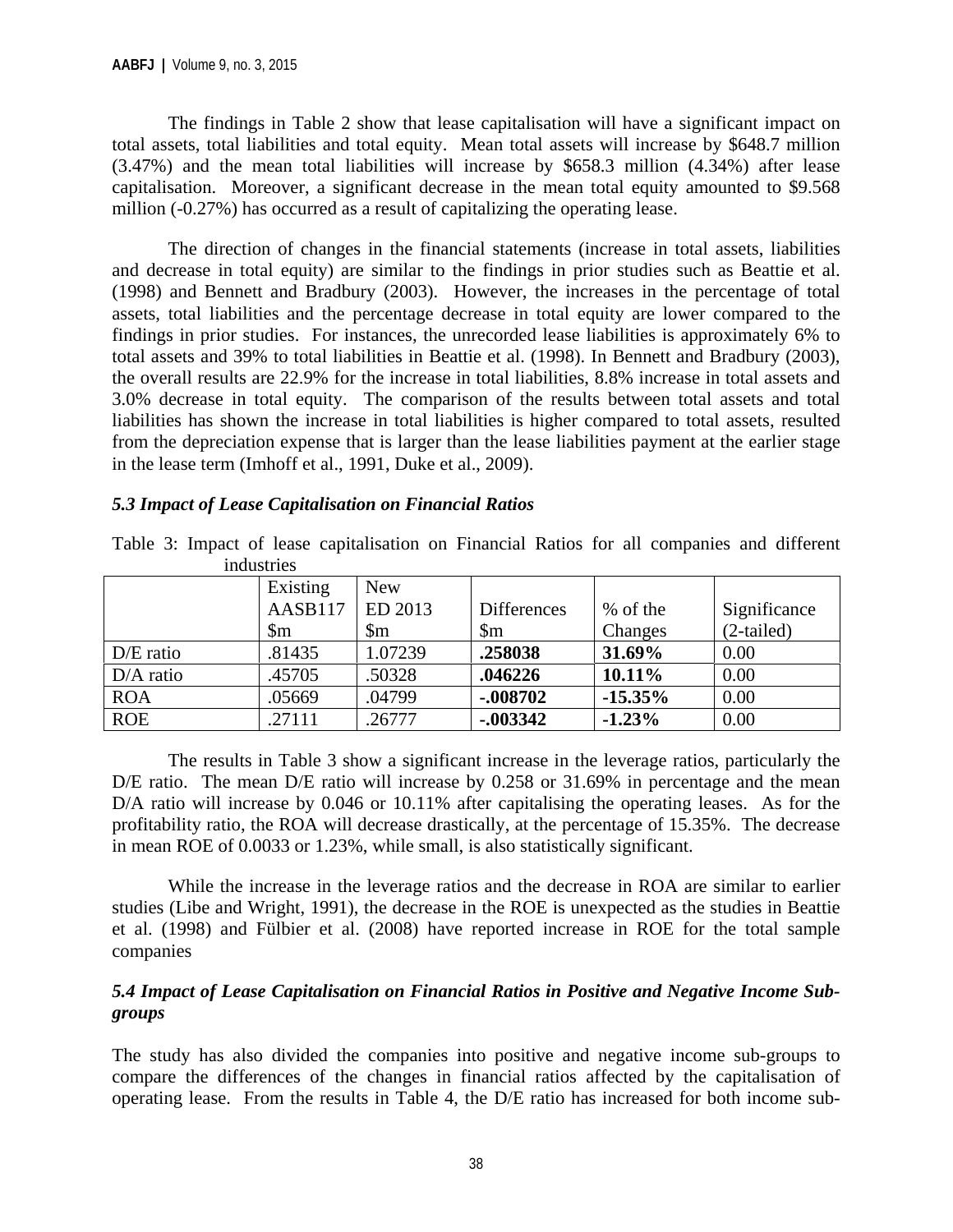groups. The positive income sub-group recorded significant increase in D/E ratio of 16.46%, while slight increase of 1.03% in the ratio was found in the negative income sub-group. Both income sub-groups have reported significant increase in D/A ratio (10.3% in the positive income sub-group and 8.67% in the negative income sub-group). The division of income sub-groups into positive and negative has also shown the significant differences of the changes in ROA when operating lease is capitalized. The ROA for the negative income sub-group has increased (3.07%), while the positive income sub-group has decreased (-12.59%) in ROA. As for the impact on ROE, the results show a decrease of 0.48% and 1.94% in the ratio for negative and positive income sub-groups respectively.

| between positive and negative meonic subgroups |                           |                        |                    |           |                           |                |                    |          |
|------------------------------------------------|---------------------------|------------------------|--------------------|-----------|---------------------------|----------------|--------------------|----------|
|                                                | Positive Income Sub-group |                        |                    |           | Negative Income Sub-group |                |                    |          |
|                                                | Existin                   | <b>New</b>             |                    |           | Existing                  | <b>New</b>     |                    |          |
|                                                | g                         | ED201                  | <b>Differences</b> | % of the  | AASB                      | ED2013         | <b>Differences</b> | % of the |
|                                                | AASB                      | 3                      |                    | Changes   | 117                       | $\mathfrak{m}$ |                    | Changes  |
|                                                | 117                       | $\mathop{\mathrm{Sm}}$ |                    |           | $\mathfrak{m}$            |                |                    |          |
|                                                | $\mathfrak{m}$            |                        |                    |           |                           |                |                    |          |
| D/E                                            | 1.79076                   | 2.0855                 | .29479             | 16.46%    | $-4.73898$                | $-4.68996$     | .04902             | 1.03%    |
| ratio                                          |                           | 5                      |                    |           |                           |                |                    |          |
| D/A                                            | .47613                    | .52516                 | .04904             | 10.3%     | .34855                    | .37880         | .03025             | 8.67%    |
| ratio                                          |                           |                        |                    |           |                           |                |                    |          |
| <b>ROA</b>                                     | .08599                    | .07516                 | $-.01083$          | $-12.59%$ | $-.10990$                 | $-10653$       | .00337             | 3.07%    |
|                                                |                           |                        |                    |           |                           |                |                    |          |
| <b>ROE</b>                                     | .16416                    | .16097                 | $-.00319$          | $-1.94%$  | .87941                    | .87520         | $-.00421$          | $-0.48%$ |
|                                                |                           |                        |                    |           |                           |                |                    |          |

Table 4: Results of the comparison of changes in financial ratios after lease capitalisation between positive and negative income subgroups

From the results in Table 4, the increase in D/E ratio and D/A ratio for positive and negative income sub-groups are similar to the findings in Duke et al. (2009). The positive income sub-group has higher increase in D/E ratio compared to negative income sub-group, and the result is different to the research in Duke et al. (2009) who found similar increase in D/E ratio in both income sub-groups. The significant changes might be affected by the large differences in the numbers of companies in positive and negative income sub-groups. However, the changes of ROA for the positive and negative income sub-groups are different from the study. Duke et al. (2009) recorded a decrease in ROA for negative income sub-group and increase in ROA for positive income sub-group, which is in contrast with the result in this study. The selection of net income before tax for the calculation of ROA in Duke et al. (2009), which has ignored the tax saving resulting from capitalized operating lease (Imhoff et al., 1997, Duke et al., 2009), could explain the differences in the findings.

#### **6. Conclusion and Limitations**

In August 2010, FASB and IASB released ED 2010/9 to propose changes to the lease accounting standard. Under the new standard, the classification of operating and finance leases is eliminated and all leases will be capitalised. This study has focused on the impact of lease capitalisation on the financial statements and financial ratios of the top Australian companies listed on ASX. In May 2013, a new exposure draft has been issued and under this ED's proposals, lessees would be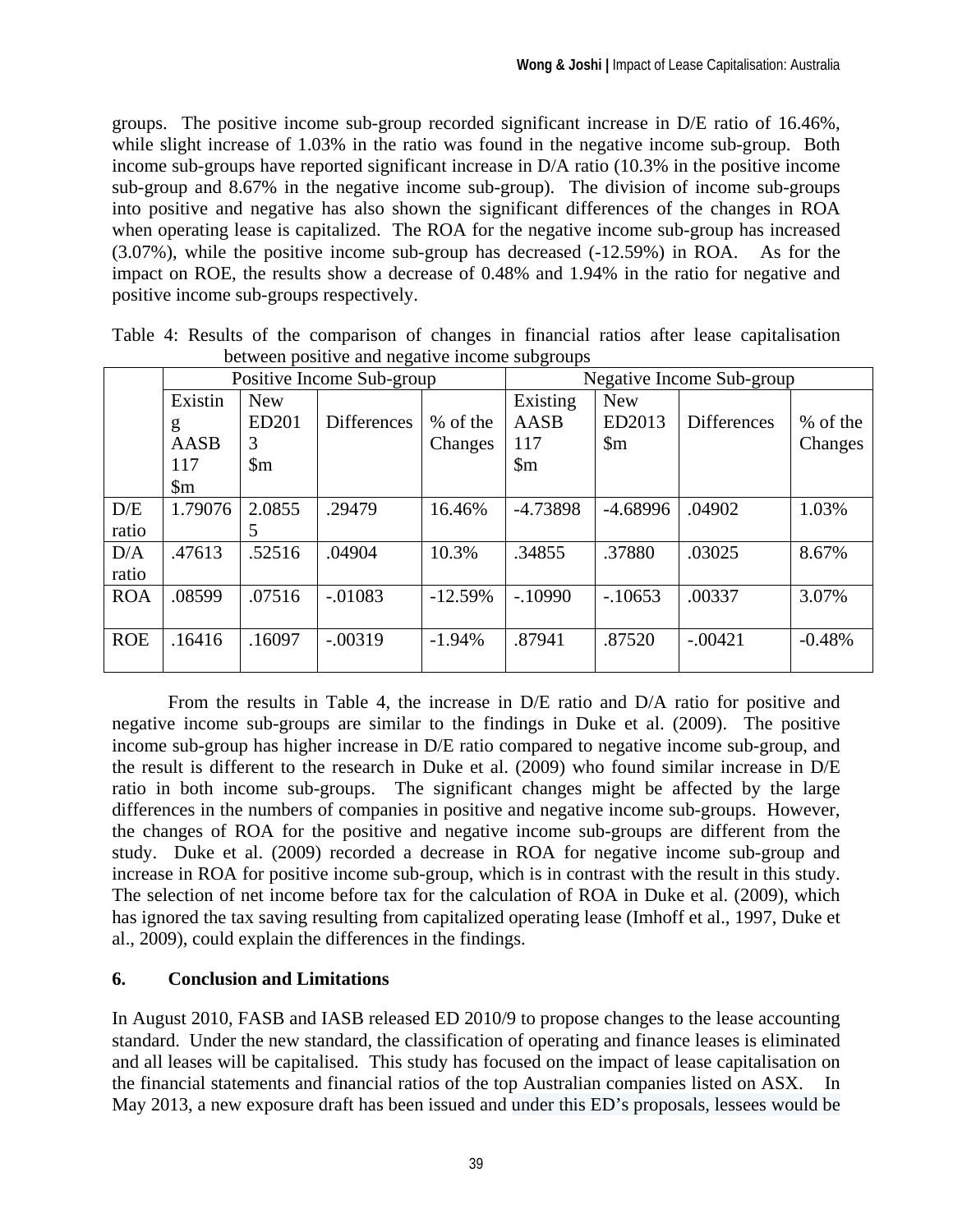required to account for some leases using an approach similar to the one in the original 2010 ED on lease accounting. That is, amortized cost for the lease liability, and amortization of the rightof-use asset; and for other leases, using Single Lease Expense approach that results in recognition of a straight-line lease expense over the lease term. Additionally, significant changes to the accounting for options and for variable lease payments have been proposed as compared to the previous exposure draft (EFRAG, 2013). However, we argue that these minor changes in the ED will not have any impact on the findings of the current study.

Lease capitalisation will have an impact on the financial statements and financial ratios as evidenced from prior researches based on their studies in different nations. In this study, the results have shown a significant effect of lease capitalisation on financial statements for the selected Australian companies. However, the changes in the financial statements (total assets, total liabilities, and total equity) are not as significant as the changes found in prior studies such as Beattie et al. (1998) and Bennett and Bradbury (2003). The financial ratios such as D/E ratio, D/A ratio and ROA will change significantly under lease capitalisation. However, the change in ROE is insignificant. The results of the study also match the viewpoints of Graham and King (2011), who found that the right-to-use leased asset value is strongly associated with current and future return on assets. Duke et al (2012) also suggested that the firms would experience a decline in retained earnings and key financial ratios, such as the debt-to-equity, return-on-assets, and interest coverage ratios, by reporting operating leases as capital leases under the new proposed standard.

The comparison between positive and negative income sub-groups has also shown different changes in the financial ratios particularly the D/E ratio and ROA. The companies in positive income sub-group have higher increase in D/E ratio compared to the negative income sub-group. As for the impact on ROA, the changes are different for the positive (decrease in ROA) and negative (increase in ROA) income sub-groups.

 The results shown in this study document the significant effect of lease capitalisation on financial statements and financial ratios. Furthermore, the study has extended the research in prior studies to compare the changes in financial statements and financial ratios for positive and negative income sub-groups. Therefore, the findings of the study are useful and valuable for the relevant Australian industries, policy makers and the financial statement users who invest in Australian companies as the research is conducted in Australian context.

Similar to other research studies, the study has also encountered a few limitations that may have affected the result. The study may face a strong criticism for using assumptions used by Imhoff et al. (1991, 1997) and it may be argued that these assumptions may not be valid today. However, Duke et al ( 2009 ) argues that many studies subsequent to Imhoff et al. (1991) used firm specific assumptions in addition to the uniform assumptions in applying the Imhoff et al. (1991) procedures to estimate the unrecorded lease liabilities and assets (i.e., Imhoff et al., 1993, 1997; Ely, 1995; Beattie et al., 1998; Bennett & Bradbury, 2003).

 The proposed ED on lease accounting which promotes the 'right of use' model and capitalisation of operating leases might face some technical changes before the effective date of adoption. Top companies listed on ASX with market capitalisation above \$1000 million in the year of 2010 are selected for the research. Variables such as companies' size based on total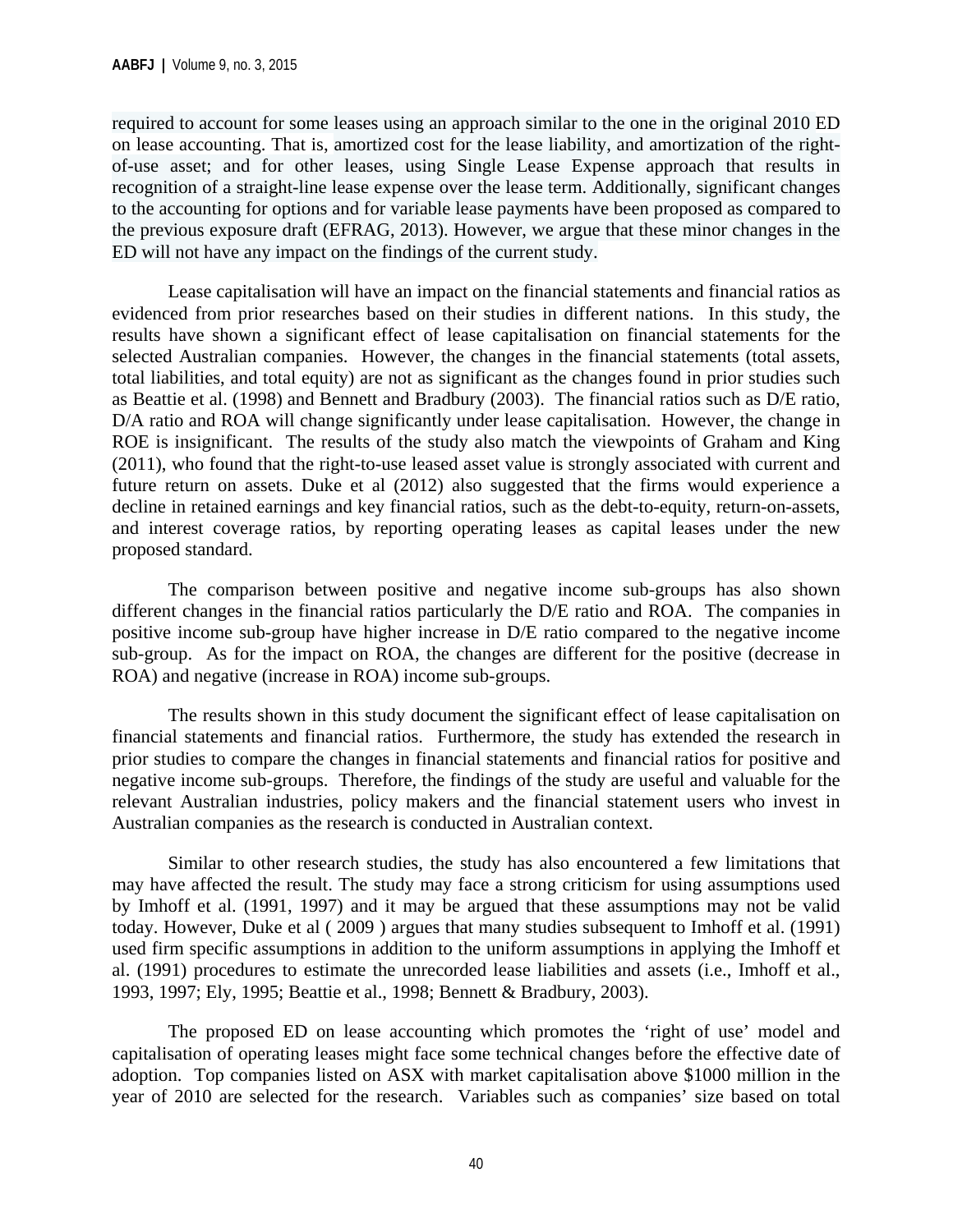assets or liabilities or equity might affect the results (changes in financial ratios). The examination of the lease capitalisation effect on the changes in the financial statements and ratios is only conducted for one year i.e. 2013, while the changes in the future years have not been considered. However, this limitation is common to other studies conducted on analysing impacts of lease capitalisation. Furthermore, the data collected does not include qualitative or managerial aspects of lease capitalisation decision-making by companies as this data is not publicly available. In addition, the number of companies in the negative (16 companies) and positive (91 companies) income sub-groups are not balanced, which affects between-group comparisons.

Given these limitations, the study still provides an insight on the prospective impact of ED on lease accounting adoption on financial statements and financial ratios of top Australian companies. It points to the likely economic consequences for companies as lessees, including possible changes to existing debt agreements, changes to earnings ratio targets, and a possible share price impact. Companies as lessees may subsequently re-calibrate their lease-versus-buy decision models. These consequences are not only important to management, but also shareholders and debt holders. Therefore, the paper pretends, on the one hand, to contribute to the literature on the impact of the implementation of new lease accounting standard in Australia and also to provide insights to the users of financial statements in other similar economies of the possible change in the predictions of companies' performance.

#### **References**

- AASB (2004), *AASB adoption of IASB standards by 2005*, AASB, Australia, viewed 10 November 2011,http://www.aasb.com.au/admin/file/content102/c3/ Background\_to\_AASB\_adoption\_of\_IASB\_standards\_by\_2005.pdf.
- Alali, F. and Cao, L. (2010), 'International financial reporting standards credible and reliable? An overview', *Advances in Accounting, incorporating Advances in International Accounting*, vol. 26, pp. 79-86. http://dx.doi.org/10.1016/j.adiac.2010.02.001
- Ashton, R.K, 1985, 'Accounting for Finance Leases: A Field Test', *Accounting and Business Research*, vol.15, no. 59, 233-238. http://dx.doi.org/10.1080/00014788.1985.9729269
- Branswijck, D., Longueville, S., & Everaert, P. (2011). The financial impact of the proposed amendments to IAS 17: evidence from Belgium and the Netherlands. *Journal of Accounting and Management Information Systems*, *10*(2).
- Chan, W.M., Devi, S.S., Lee, S.L., Ng, K.T. (2010), 'Convergence to international financial reporting standards (IFRS): The need to tighten the rule on divisible profit', *African Journal of Business Management*, vol. 4, no. 17, pp. 3588-3596.
- Chua, W.F. & Taylor, S.L. (2008), 'The rise and rise of IFRS: An examination of IFRS diffusion', *Journal of Accounting and Public Policy*, vol. 27, pp. 462-473. http://dx.doi.org/10.1016/j.jaccpubpol.2008.09.004
- Beattie, V., Edwards, K. & Goodacre, A. (1998), 'The impact of constructive operating lease capitalization on key accounting ratios', *Accounting and Business Research*, vol. 28, no. 4, pp. 233-254. http://dx.doi.org/10.1080/00014788.1998.9728913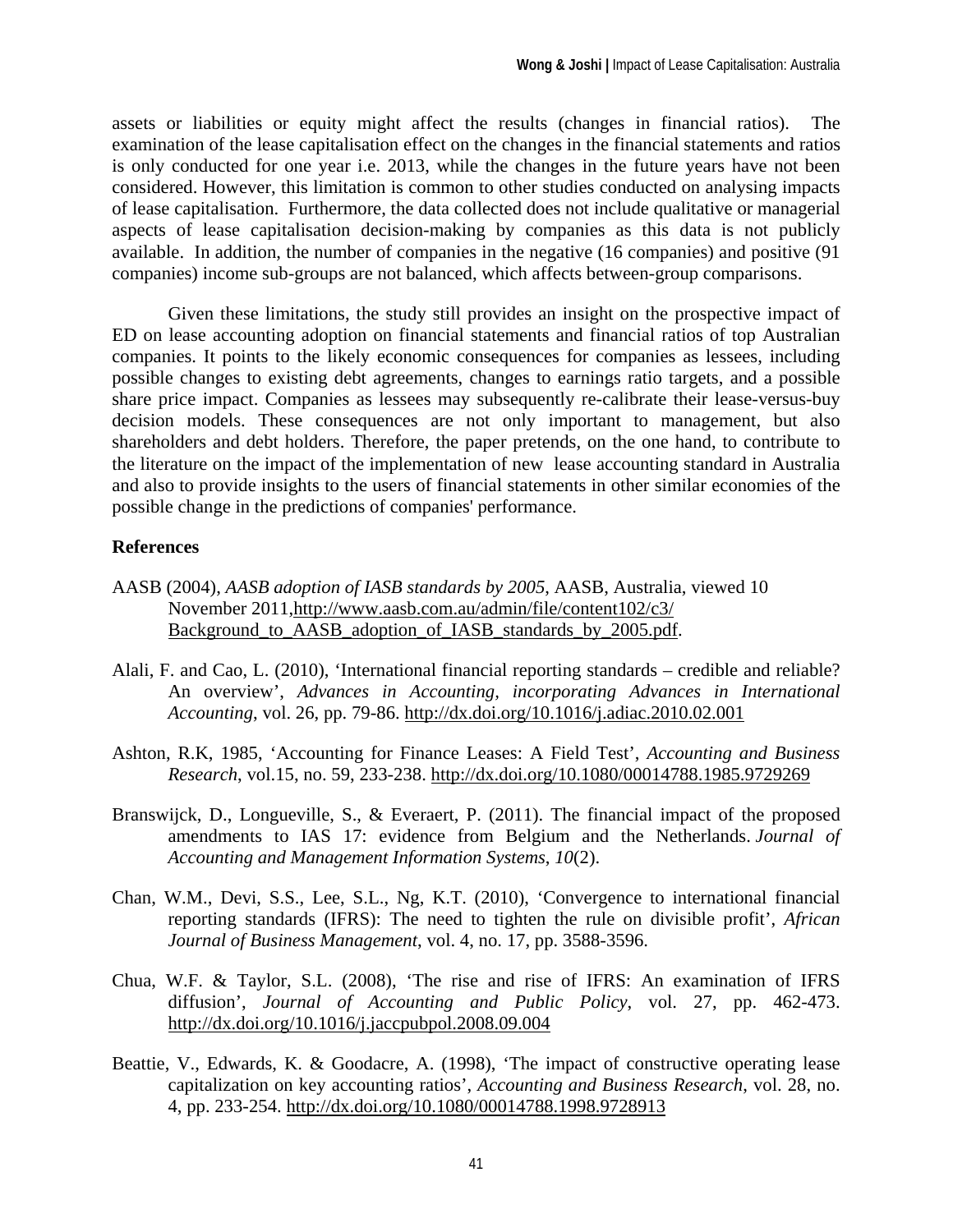- Beattie, V.A., Goodacre, A., & Thomson, S. (2004), '*Leasing: Its Financing Role and Accounting Treatment*', London: Institute of Chartered Accountants in England and Wales.
- Beattie, V., Goodacre, A., & Thomas, S.J. (2006), 'International lease accounting reform and economic consequences: the views of UK users and preparers', *The International Journal of Accounting* vol. 41, no. 1, pp. 75-103. http://dx.doi.org/10.1016/j.intacc.2005.12.003
- Bennett, B.K. & Bradbury, M.E. (2003), 'Capitalizing non-cancelable operating leases', *Journal of International Financial Management and Accounting*, vol. 14, no. 2, pp. 101-114. http://dx.doi.org/10.1111/1467-646X.00091
- Branswijck, D., Longueville, S., & Everaert, P. (2011), 'The financial impact of the proposed amendments to IAS 17: Evidence from Belgium and The Netherlands', *Accounting and Management Information Systems*, vol. 10, no. 2, pp. 275-294.
- Durocher, S. (2008). Canadian Evidence on the Constructive Capitalization of Operating Leases\*. *Accounting Perspectives*, *7*(3), 227-256. http://dx.doi.org/10.1506/ap.7.3.2
- Duke, J. C., Franz, D. and Hsieh, S.-J. (2012), Evaluating Constructive Lease Capitalization and Off-Balance-Sheet Financing: An Instructional Case with FedEx and UPS. Accounting Perspectives, 11: 57–69. http://dx.doi.org/10.1111/j.1911-3838.2012.00031.x
- Duke, J.C., Hsieh, S.J., & Su, Y. (2009), 'Operating and synthetic leases: Exploiting financial benefits in the post-Enron era', *Advances in Accounting, incorporating Advances in International Accounting*, vol. 25, pp. 28-39. http://dx.doi.org/10.1016/j.adiac.2009.03.001
- Elisabetta Barone, Jacqueline Birt & Soledad Moya (2014) Lease Accounting: A Review of Recent Literature, Accounting in Europe, 11:1, 35-54. http://dx.doi.org/10.1080/17449480.2014.903630
- Fabia, T., Matteib, M., & Surac, A. Comparing the effect of IASB proposals on lease: an impact assessment in EU listed companies. Available at http://frworkshop.com/roma/downloadpapers/36.pdf
- Fülbier, R.U., Silva, J.L., & Pferdehirt, M.H. (2008), 'Impact of lease capitalization on financial ratios of listed German companies', *sbr*, vol. 60, pp. 122-144.
- Goodacre, A. (2003), 'Operating lease finance in the UK retail sector', *The International Review of Retail, Distribution and Consumer Research*, vol. 13, no. 1, pp. 99-125. http://dx.doi.org/10.1080/0959396032000065373
- Graham, Roger C. and King, Raymond D., The Relevance of Operating Lease Capitalization to Current and Future Return on Assets (January 16, 2011). Available at SSRN: http://ssrn.com/abstract=1742085 or http://dx.doi.org/10.2139/ssrn.1742085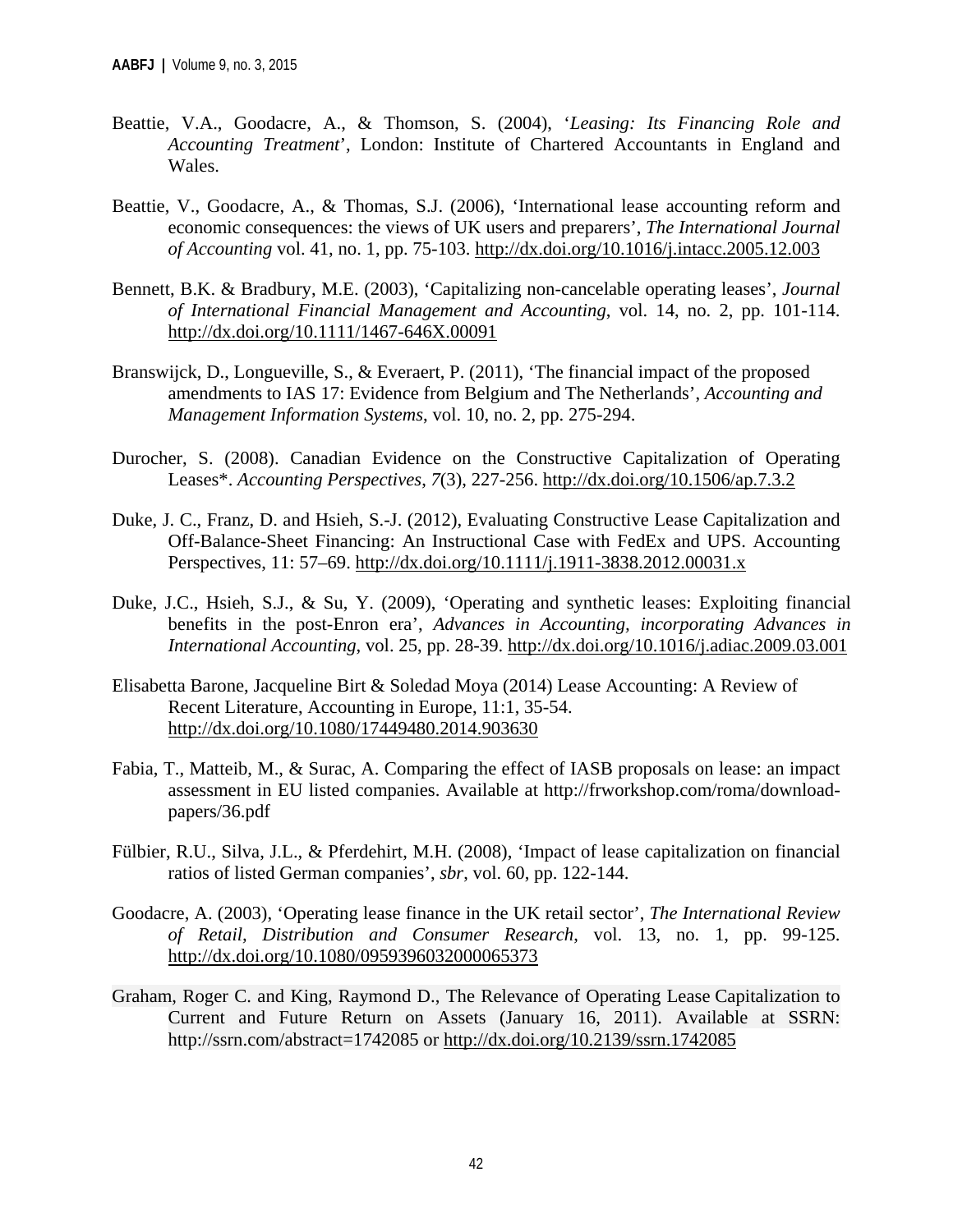IFRS (2007), *History of lease accounting*, Agenda paper 2, IFRS, London, viewed 3rd October 2011,

http://www.iasb.org/NR/rdonlyres/E2A88DF1-6BEB-4C1F-834B-D249BCB7778A/0/Obs2.pdf.

- IFRS Foundation (2010), *Exposure Draft Leases*, IFRS Foundation Publications Department, London, UK.
- Imhoff, E.A., Lipe, R.C., & Wright, D.W. (1991), 'Operating Leases: Impact of Constructive Capitalization', *Accounting Horizons*, vol. 5, no. 1, pp. 51-63.
- Imhoff, E.A., Lipe, R.C., & Wright, D.W. (1993), 'The Effects of Recognition versus Disclosure on Shareholder Risk and Executive Compensation', *Journal of Accounting, Auditing & Finance*, vol. 8, no. 4, pp. 335-368.
- Imhoff, E.A., Lipe, R.C. & Wright, D.W. (1997), 'Operating leases: Income effects of constructive capitalization', *Accounting Horizons*, vol. 11, no. 2, pp. 12-32.
- Investopedia (2011), *Return on assets ROA*, Investopedia ULC, viewed  $21<sup>st</sup>$  October 2011, http://www.investopedia.com/terms/r/returnonassets.asp#axzz1cdjz7LtL.
- Kerin, P. (2007), 'Companies should come clean on the value of leases on their book', *The Australian*, viewed 23rd May 2011, http://www.theaustralian.com.au/news/executivelifestyle/companies-should-come-clean-on-the-value-of-leases-on-their-book/storye6frga06-1111114547097.
- Kilpatrick, B. G. & Wilburn, N.L. (2006), 'Off balance sheet financing and operating lease: Impact on lessee financial ratios', *RMA Journal*, vol. 89, no. 4, pp. 80-87.
- Mark P. Bauman and Richard N. Francis (*2011*) Issues in Lessor Accounting: The Forgotten Half of Lease Accounting. Accounting Horizons: June 2011, Vol. 25, No. 2, pp. 247-266. http://dx.doi.org/10.2308/acch-10021
- Kraft, A and Lopatta, K., (2012) **, I**ASB changes on leasing a study discovering the impact of lease disclosures in the assessment of equity risk**,** International Journal of Accounting, Auditing and Performance Evaluation, Volume 9, Number 1/2013, 27-57
- Nelson, A.T. (1963), 'Capitalizing leases the effect on financial ratios', *Journal of Accountancy*, pp. 49-58.
- PricewaterhouseCoopers (2009), *Point of view: The future of leasing*, PricewaterhouseCoopers, view 3rd October 2011, http://www.pwc.com/us/en/point-of-view/future-of-leasing.jhtml.
- Singh, A. (2010), 'Proposed lease accounting changes: Implications for the restaurant and retail industries', *Journal of Hospitality & Tourism Research*, viewed  $1<sup>st</sup>$  September 2011, http://jht.sagepub.com/content/early/2010/11/19/1096348010388659.abstract.